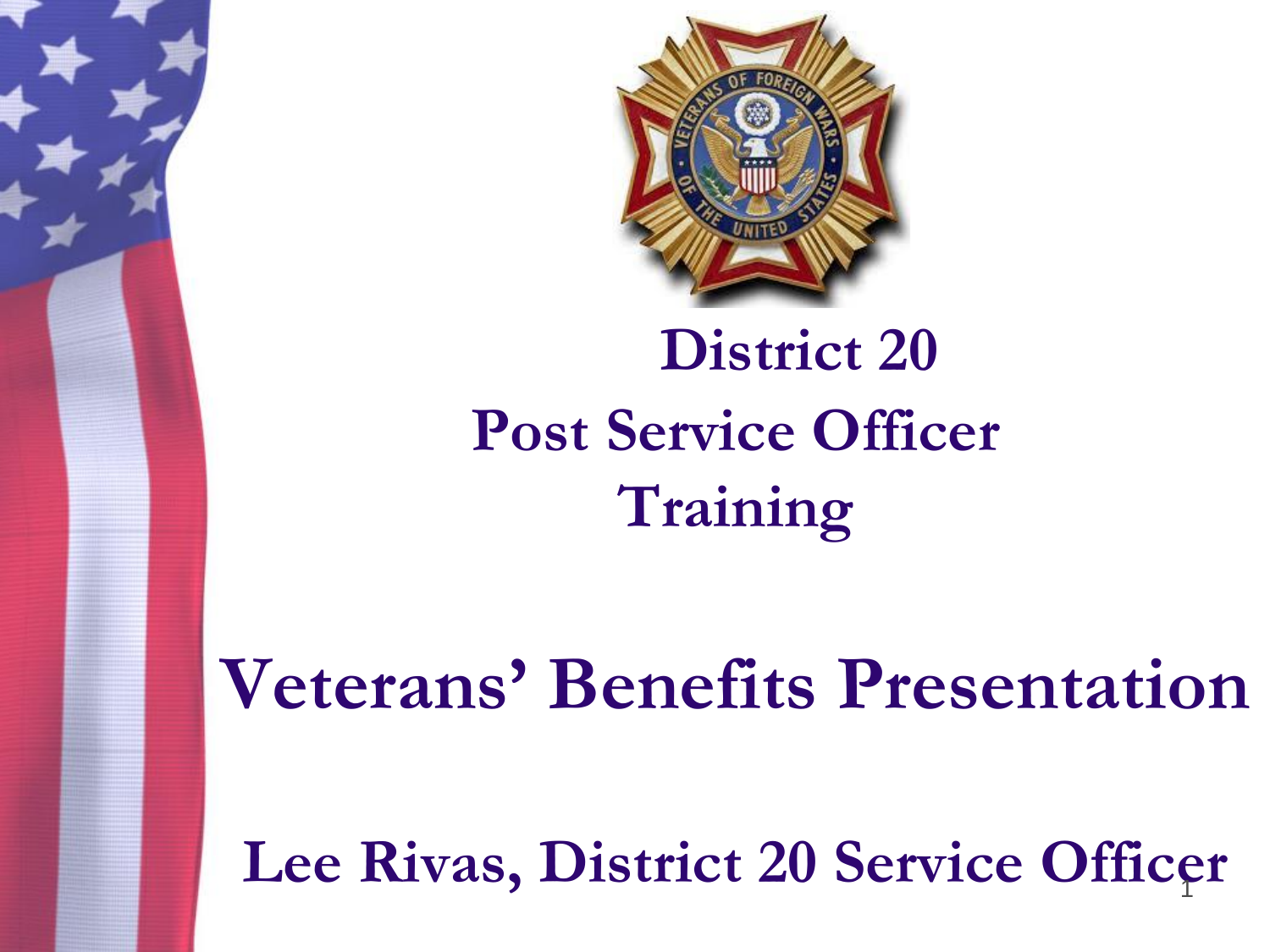### **Overview**

- **Introduction**
- **Our District's PSO Mission**
- **Benefits Our District Provides Assistance With**
- **Summary**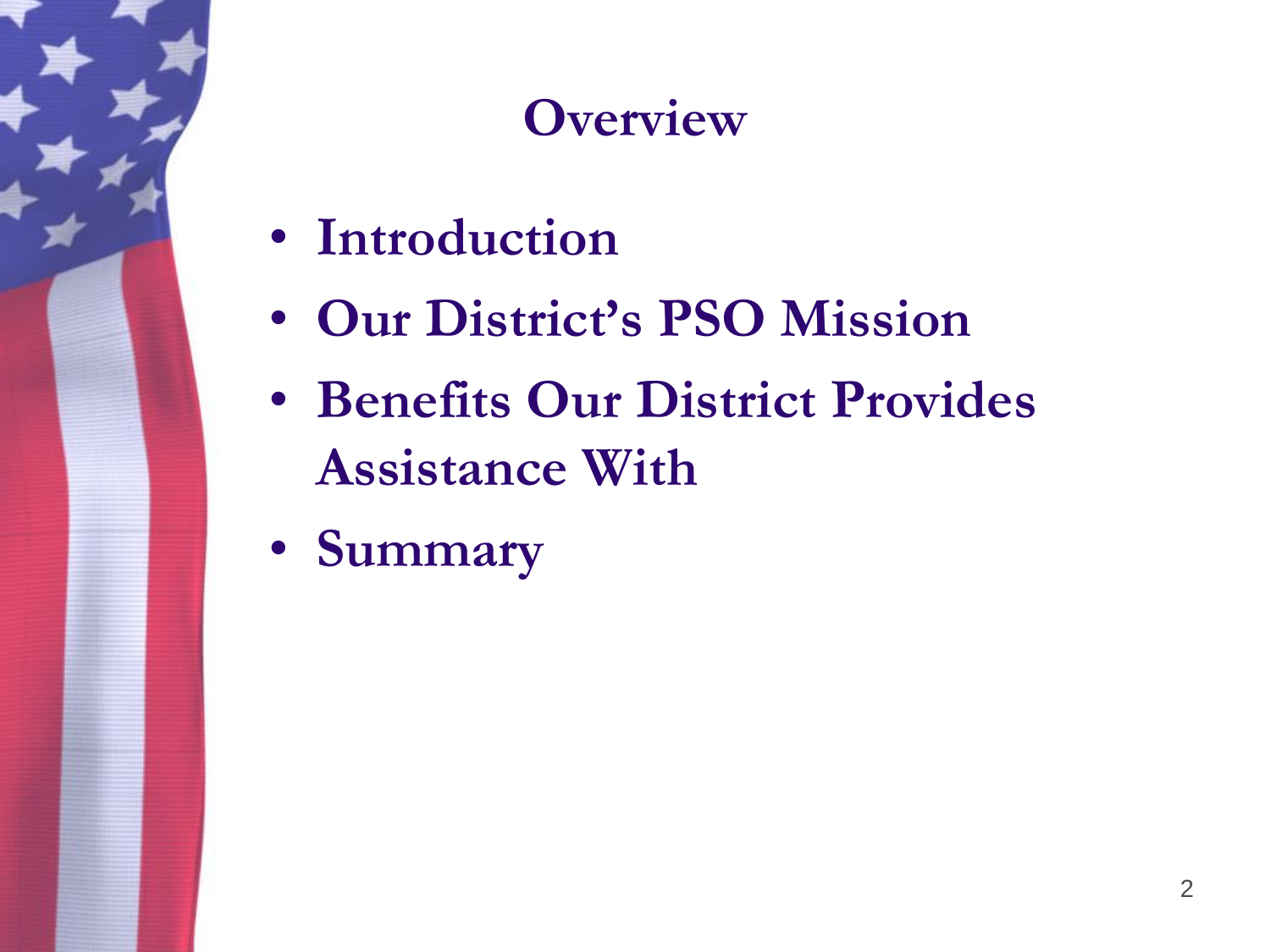### **Mission**

**To assist Veterans and their eligible survivors in obtaining benefits from the Department of Veterans Affairs (VA) and the State of Texas.**

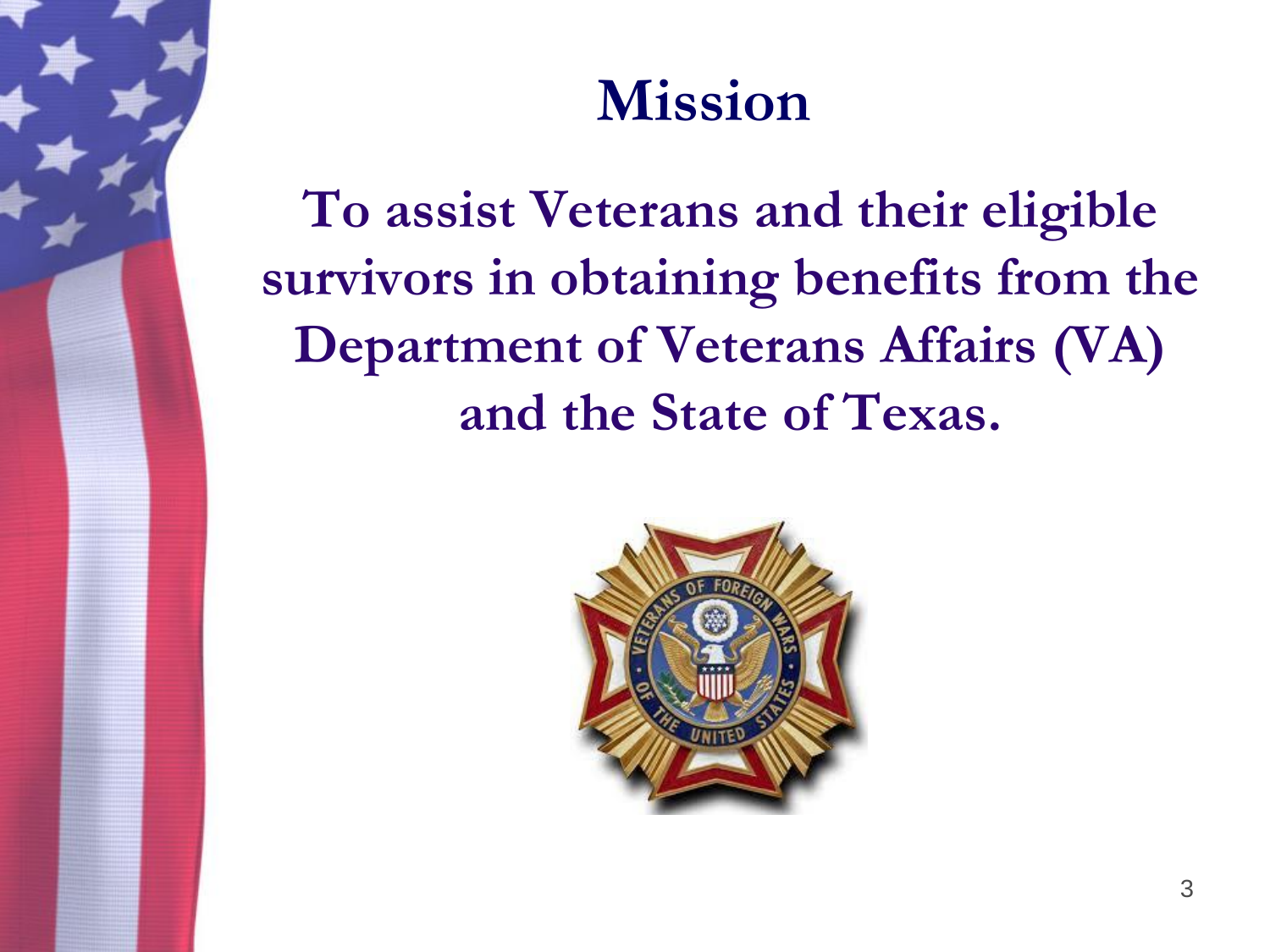

#### **Services Provided**

- ❖ **Assist eligible veterans & families with advice and counsel (but no application) for the following benefits:**
	- **- Service-Connected Disabilities**
	- **- Non-Service-Connected Pension**
	- **- Dependency Indemnity Compensation**
	- **- Survivor Pension**
	- **- VA Healthcare Application**
	- **- Burial Benefits**
	- **- Discharge Paperwork (DD-214)**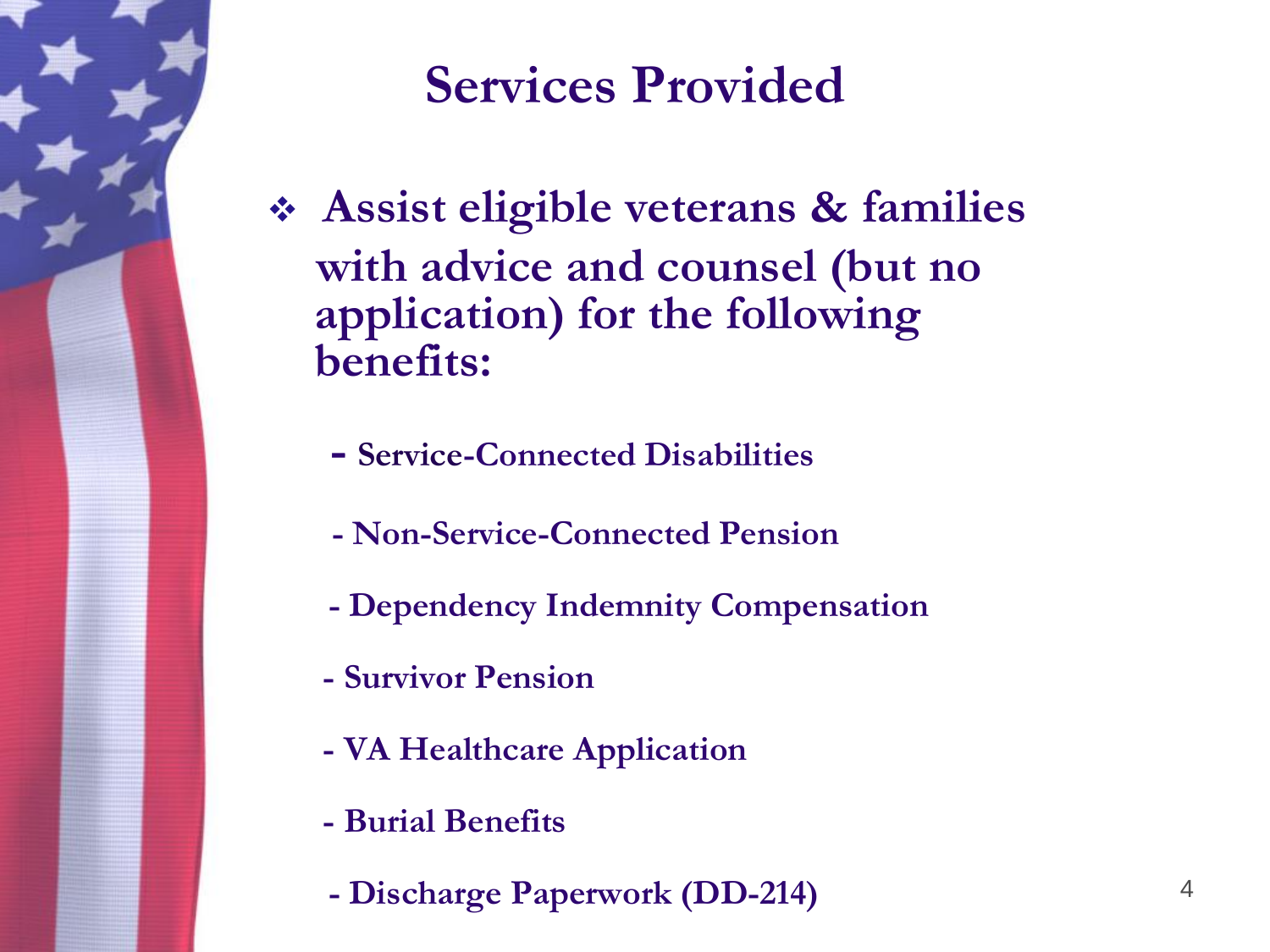

### **Services Provided (cont.)**

- **State Veterans Land Board Information**
- **VA Home Loans**
- **- Information/Outreach**
- **- Referrals**
- **- VA Appeals Assistance**
- **- Military Discharge Reviews**
- **- VA Debt Waivers**
- **- Facility / Home Visits**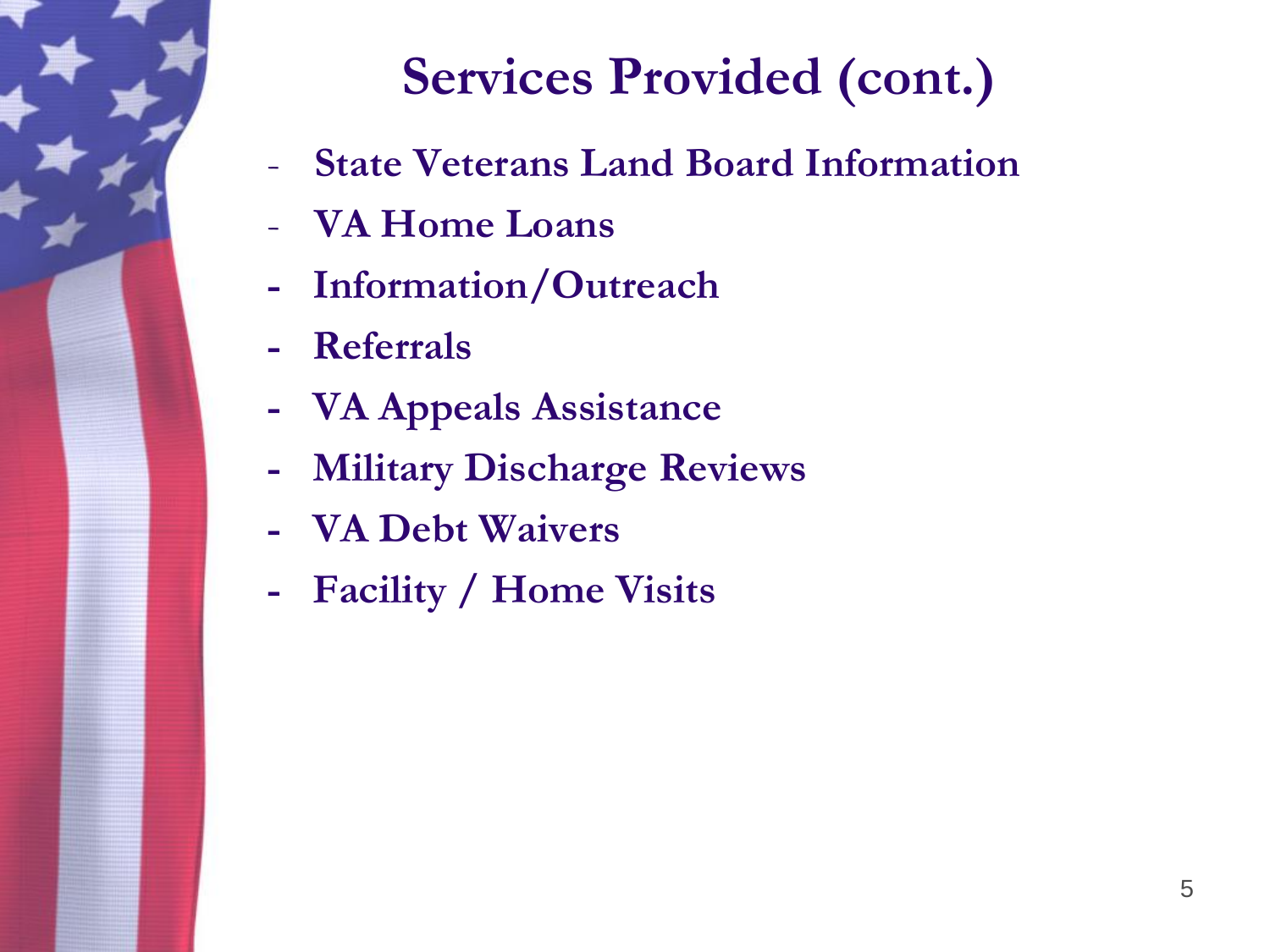

#### **What is a Veteran?**

**If a member served on regular ACTIVE duty, either under normal enlistment or by being ordered to active duty by the President, he/she has Veteran status as reflected on his DD Form 214.**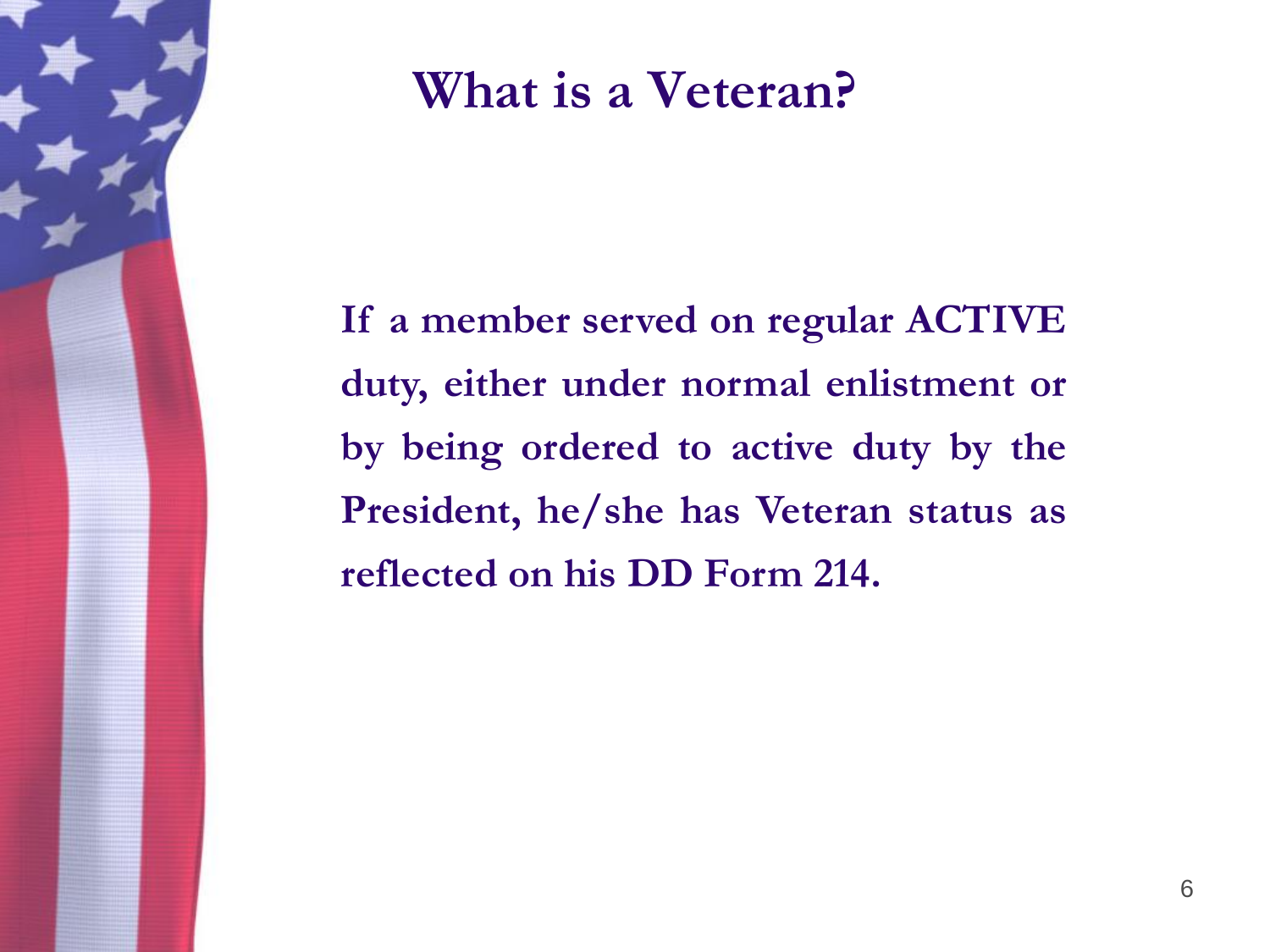

### **Federal Benefits**

- **VA Healthcare**
- **Service-Connected Disabilities**
- **Non-Service-Connected Pension**
- **Dependency Indemnity Compensation**
- **Survivor Pension**
- **Education**
- **Home Loans**
- **Burial**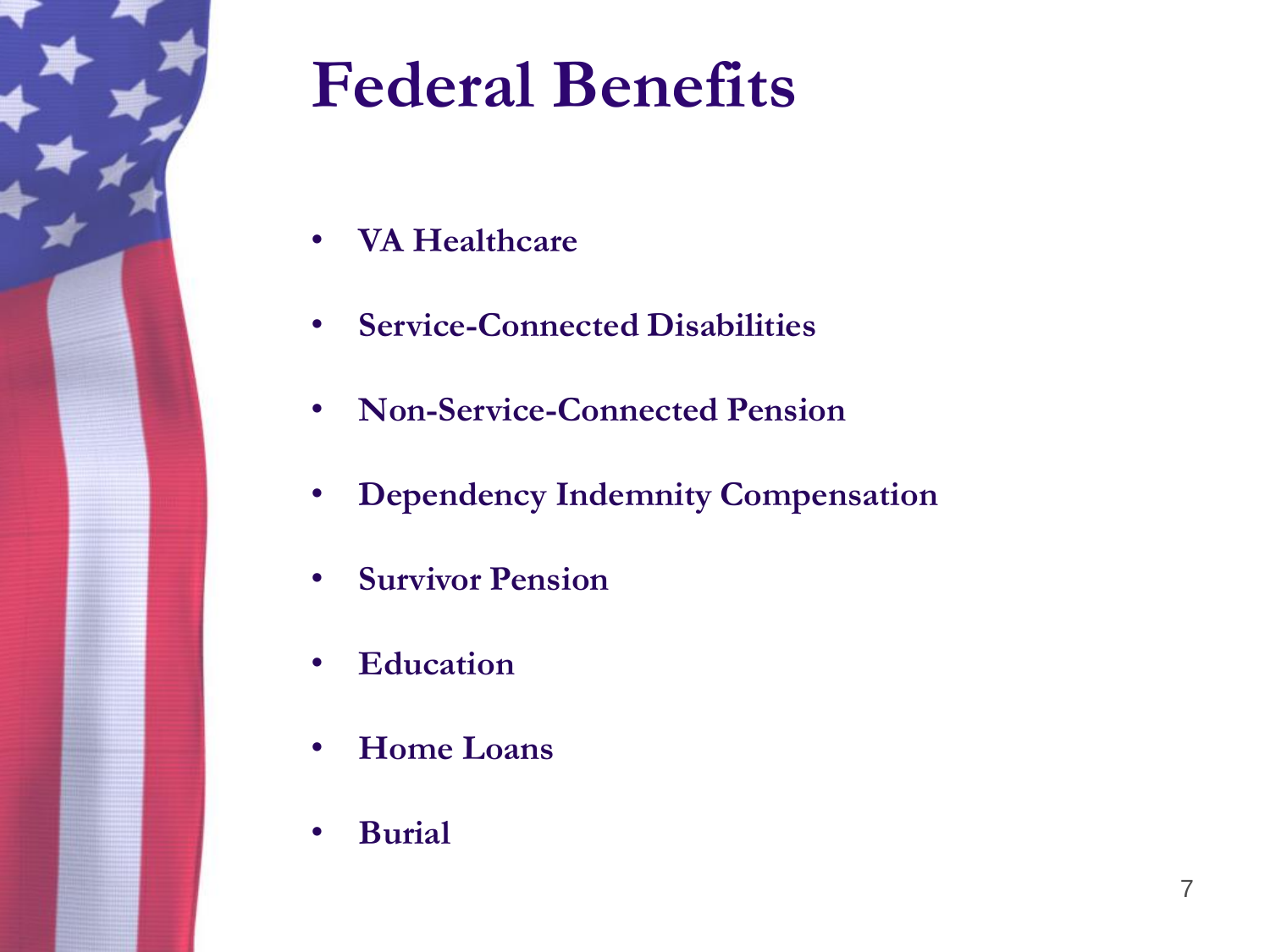

# Health Care Benefits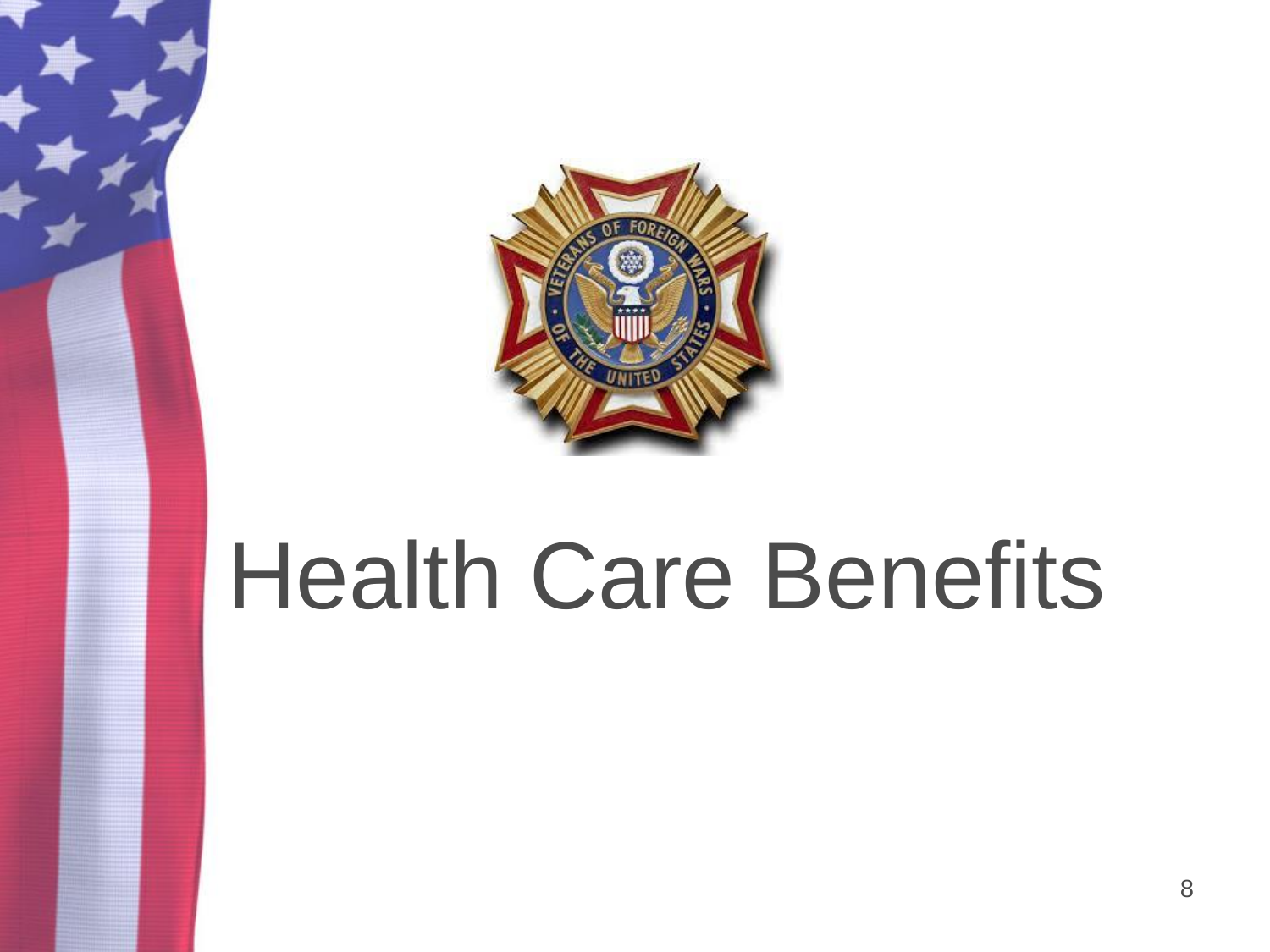### **Health Care Benefits**

- **Audie L. Murphy Memorial VA Hospital 7400 Merton Minter Blvd San Antonio, TX and its servicing Clinics 210-617-5300**
- **462 Beds w/emergency department**
- **Basic Eligibility – a person who served in the active military, naval, or air service and who was discharged or release under conditions other than Honorable may qualify for VA health care.** 9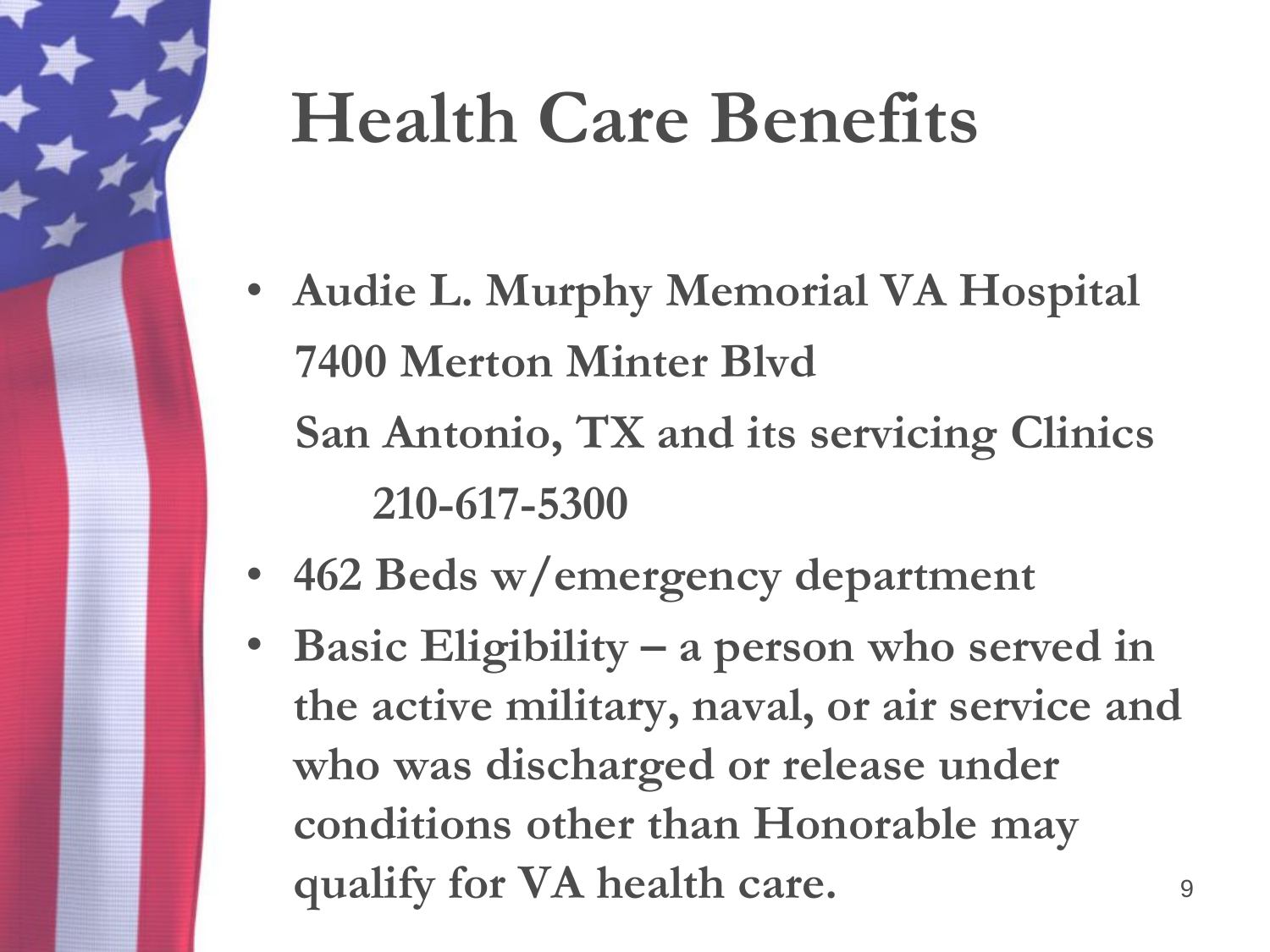### **Health Care Benefits**

- **8 Priority Groups**
- **How to enroll**
	- **In Person - Go to VA Eligibility at VA Hospital**
	- **Telephone 1-877-222-8387**
	- **Online - https://www.vets.gov/health[care/apply/application/introduction](https://www.vets.gov/health-care/apply/application/introduction)**
	- **By Mail – Fill out VA Form 10-10ez**
		- **Mail to: Health Eligibility Center 2957 Clairemont Road, Suite 200 Atlanta, GA 30329-1647**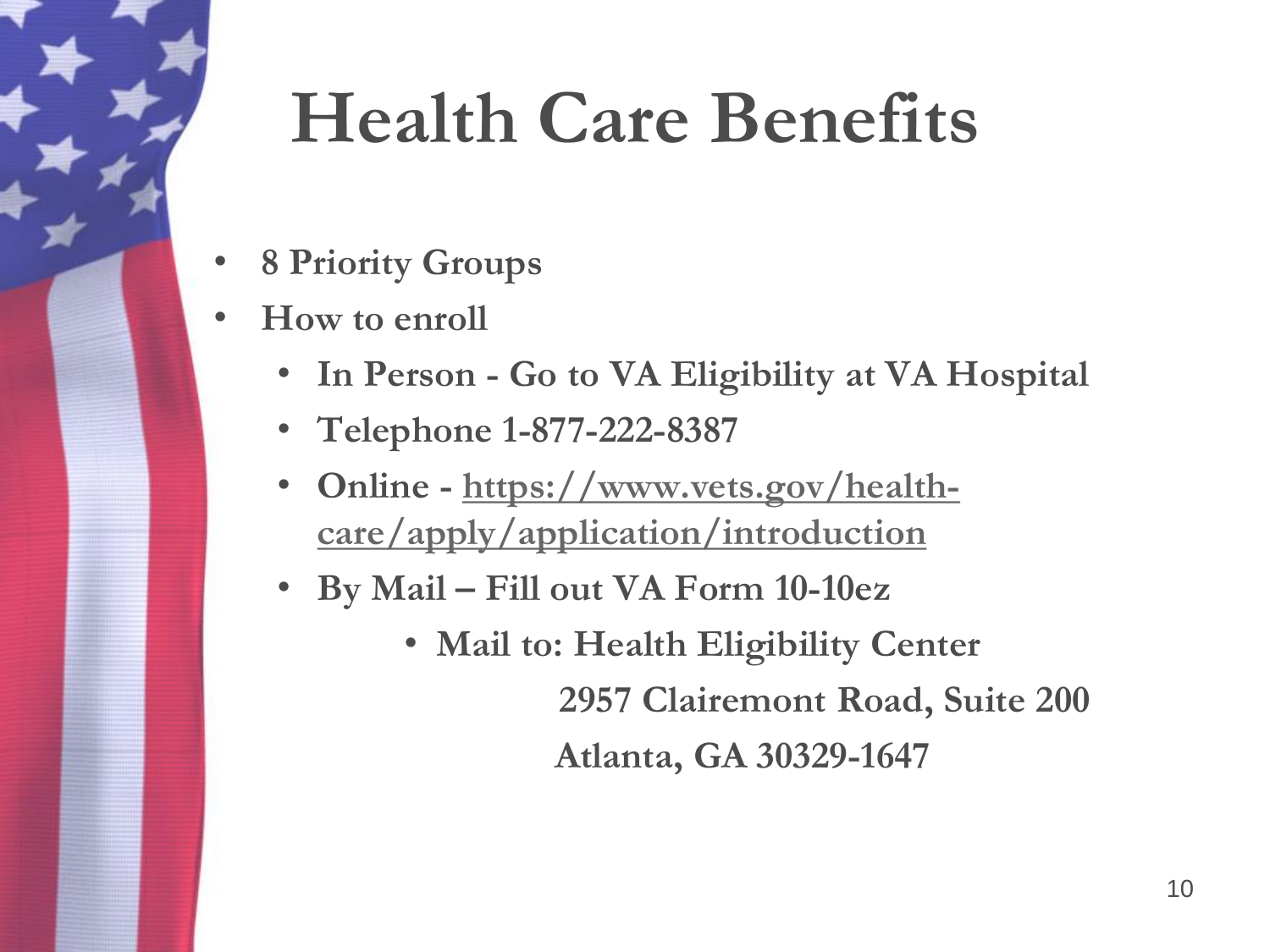# VA Claims

- Veterans can file two types of claims to the VA for monetary benefits:
	- Service-Connected Disabilities
	- Non-Service-Connected Pension
- Eligible Dependents can file two types of monetary claims to the VA (once the Veteran has passed)
	- Dependency Indemnity Compensation
	- Survivor's Pension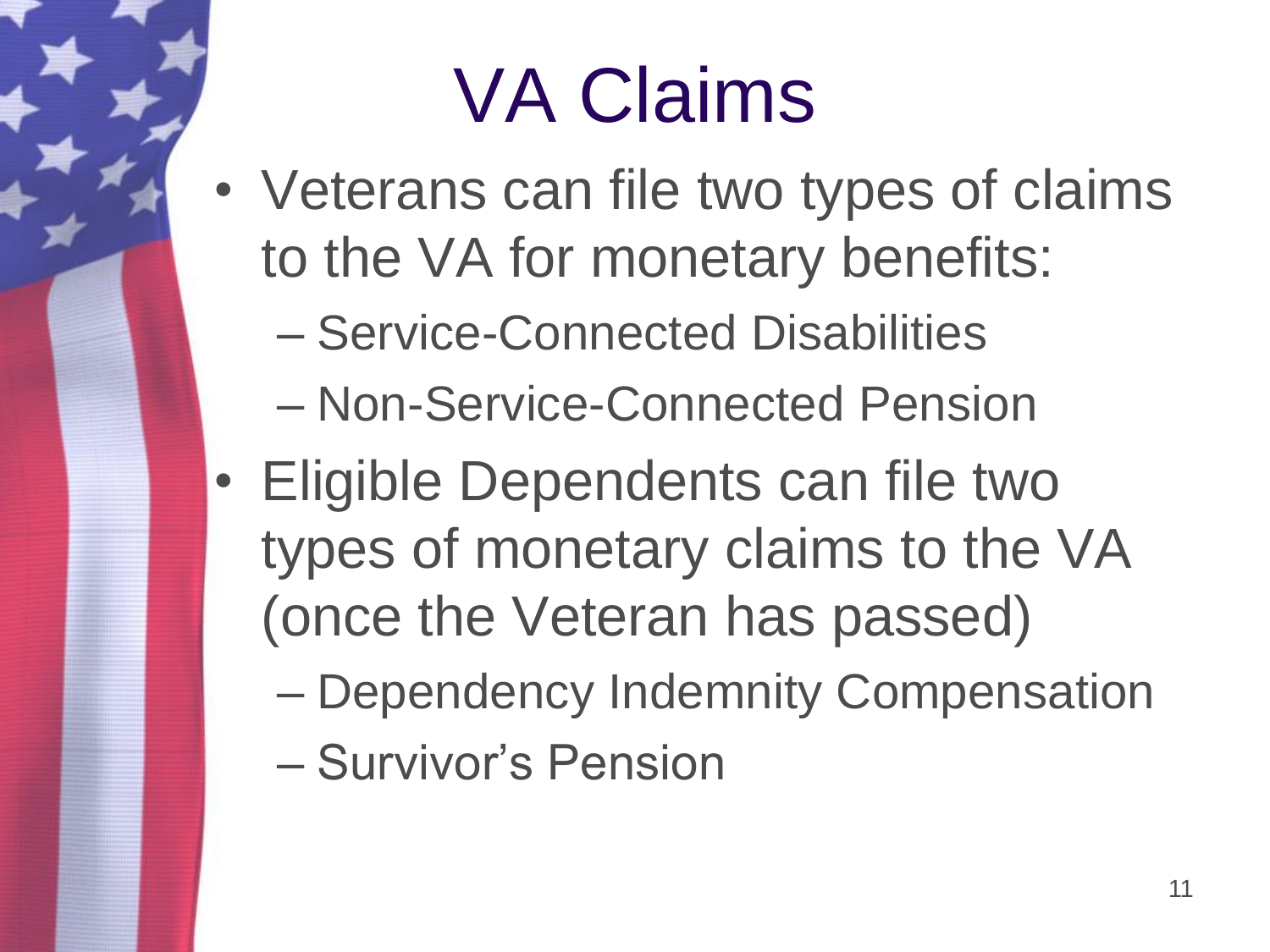

# Service-Connected Compensation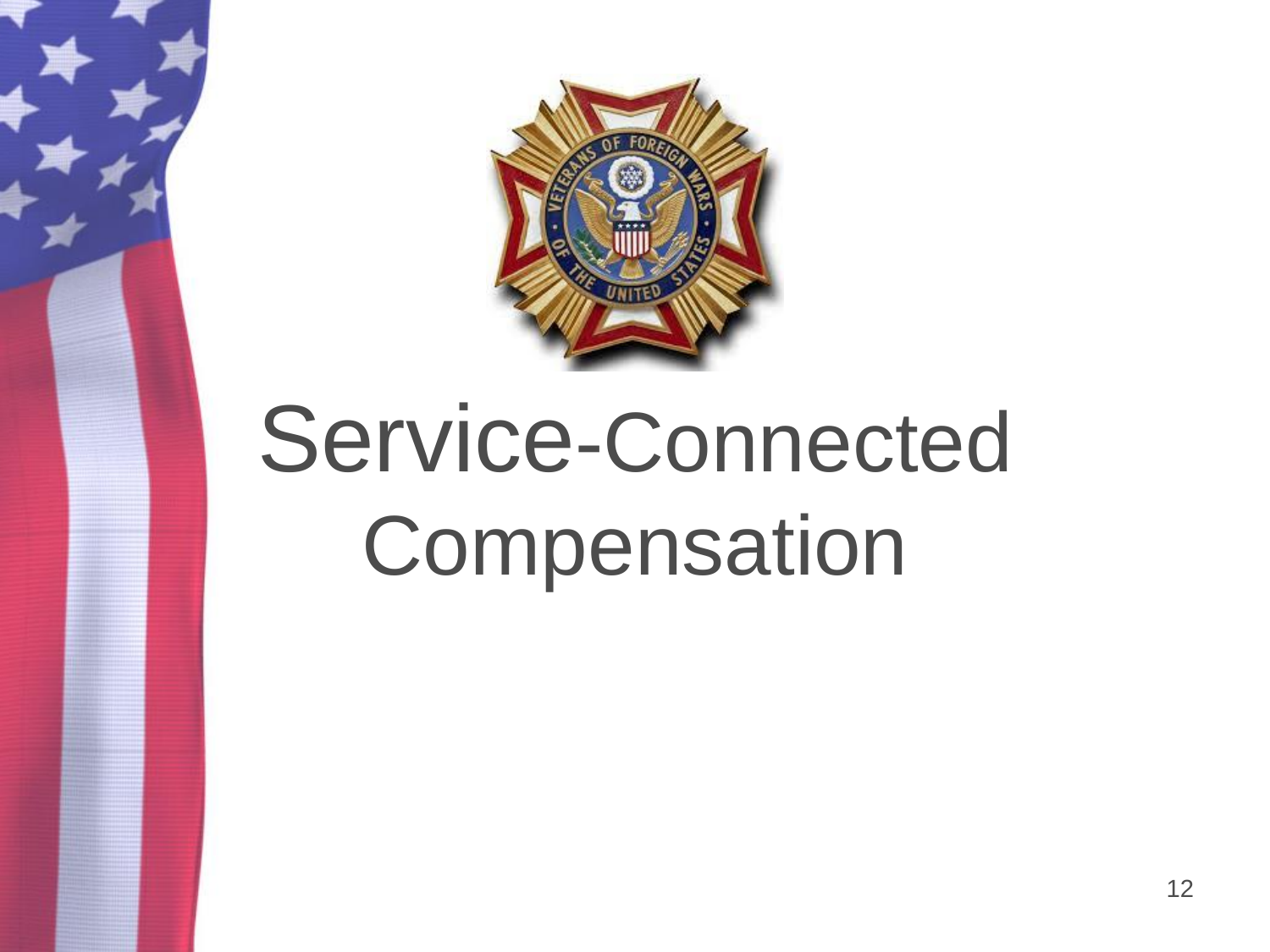### **VA Service-Connected Disability**

- Tax-free monthly payment to Veteran
- Compensation paid for 10% SC or higher
- Discharge/release other than dishonorable
- In the line of duty
- Result of
	- o injury/disease incurred/aggravated on active duty or active duty for training
	- o or from injury, heart attack, or stroke during inactive duty training
- Additional compensation for dependents when 30% or higher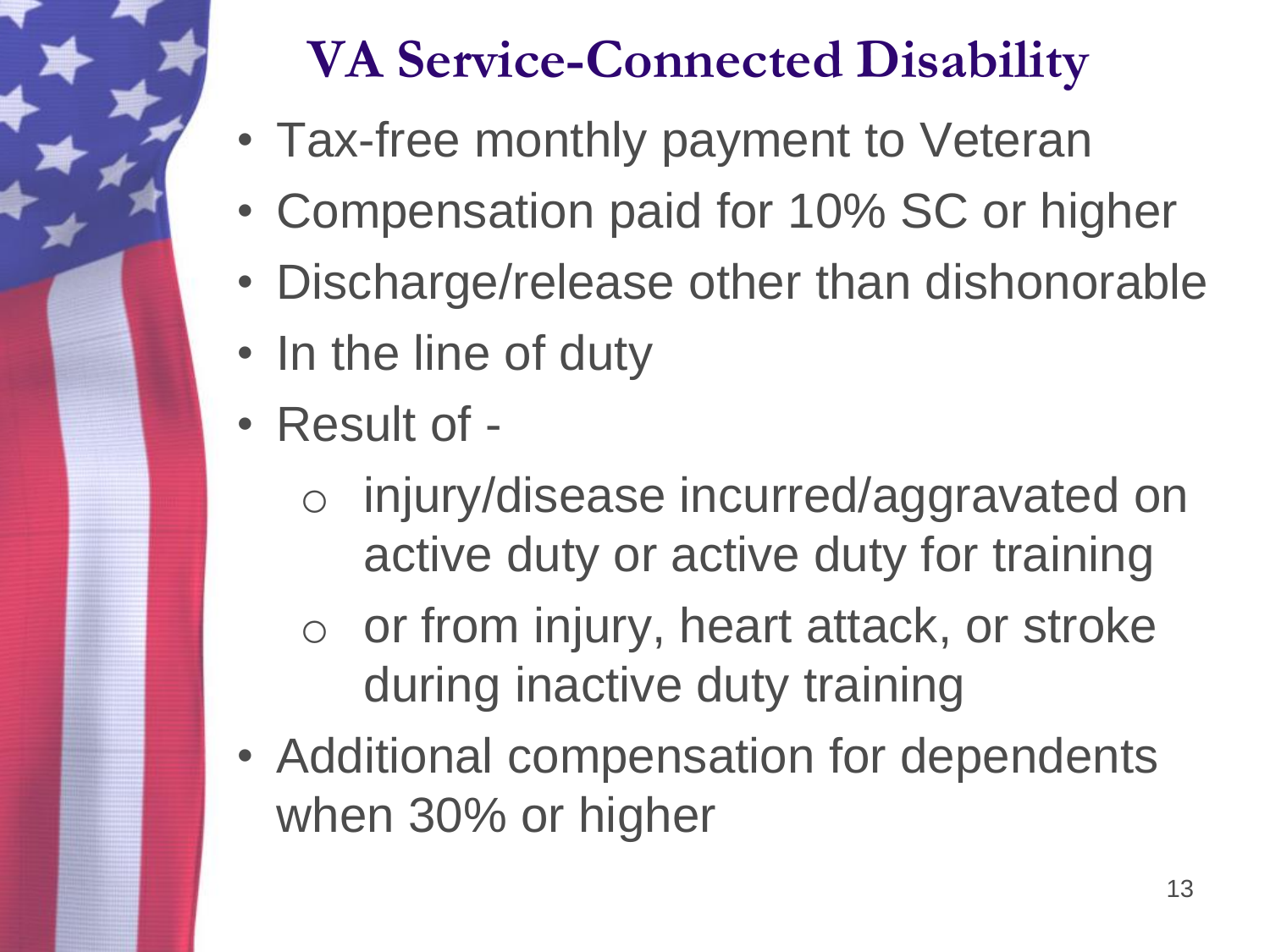

### **Process of Filing a Claim**

- **Gather Supporting Evidence**
- **Prepare and Submit Claim to VA**
- **VA Processes Claim**
- **C&P Exam**
- **Decision from VA**
- **Fiduciary/ Payee**



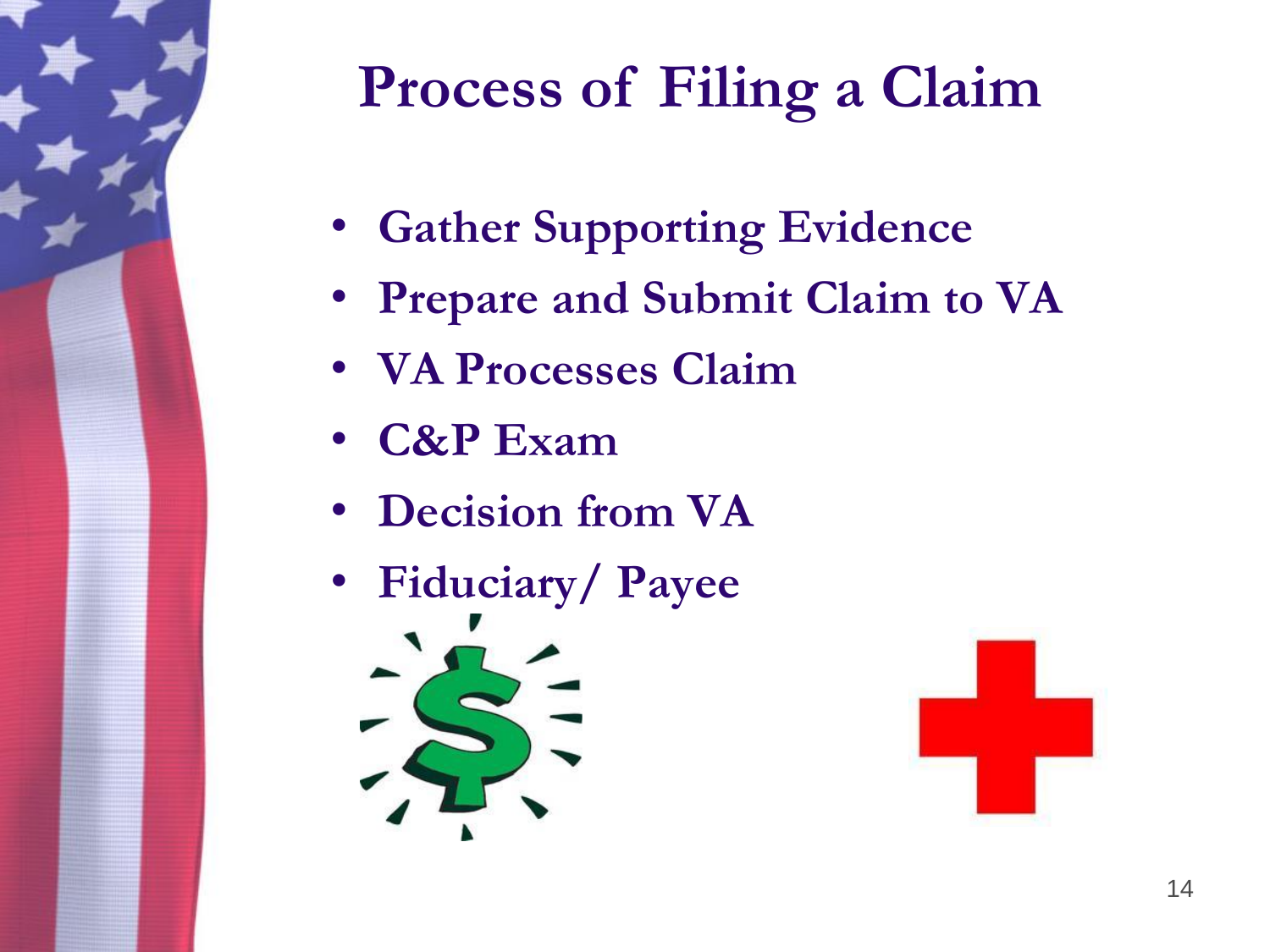

# Non-Service-Connected Pension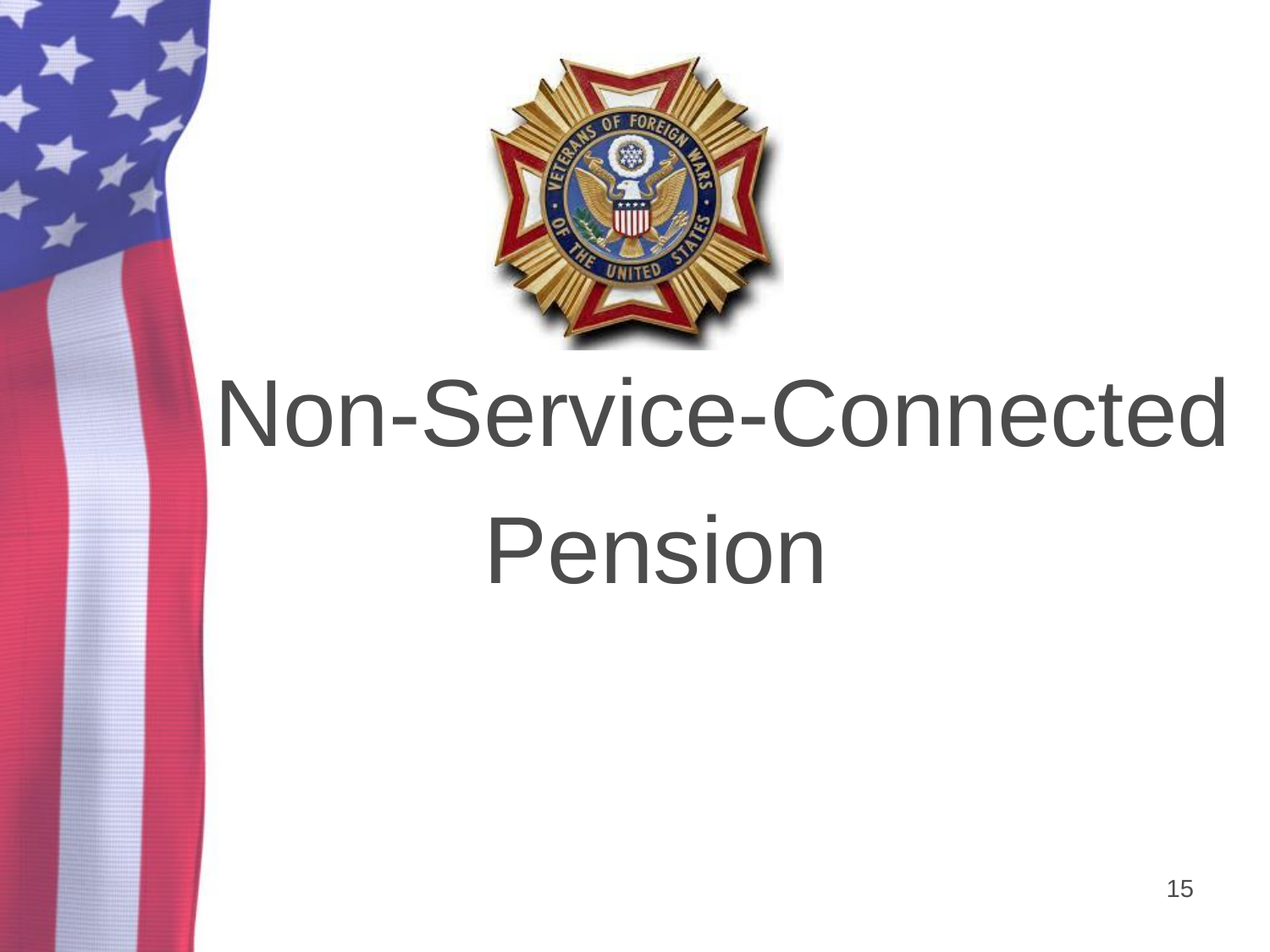### **VA Veteran's Pension**

- Monthly benefit payments provided to eligible WARTIME era veterans with a financial need
- Veteran must meet certain criteria:
	- Discharged from service under other than dishonorable conditions, **AND**
	- Served 90 days or more in active service (with at least 1 day during wartime). If served after Sep 7, 1980, must have served 24 months or full period that were called up for **AND**
	- Countable income is below the Maximum Annual Pension Rate (MAPR), **AND**
	- Meets net worth limitations, (\$127,061) **AND**
	- Age 65 or older, **OR** has a permanent & total nonservice connected disability, **OR** a patient in a nursing home, **OR** receiving Social Security disability benefits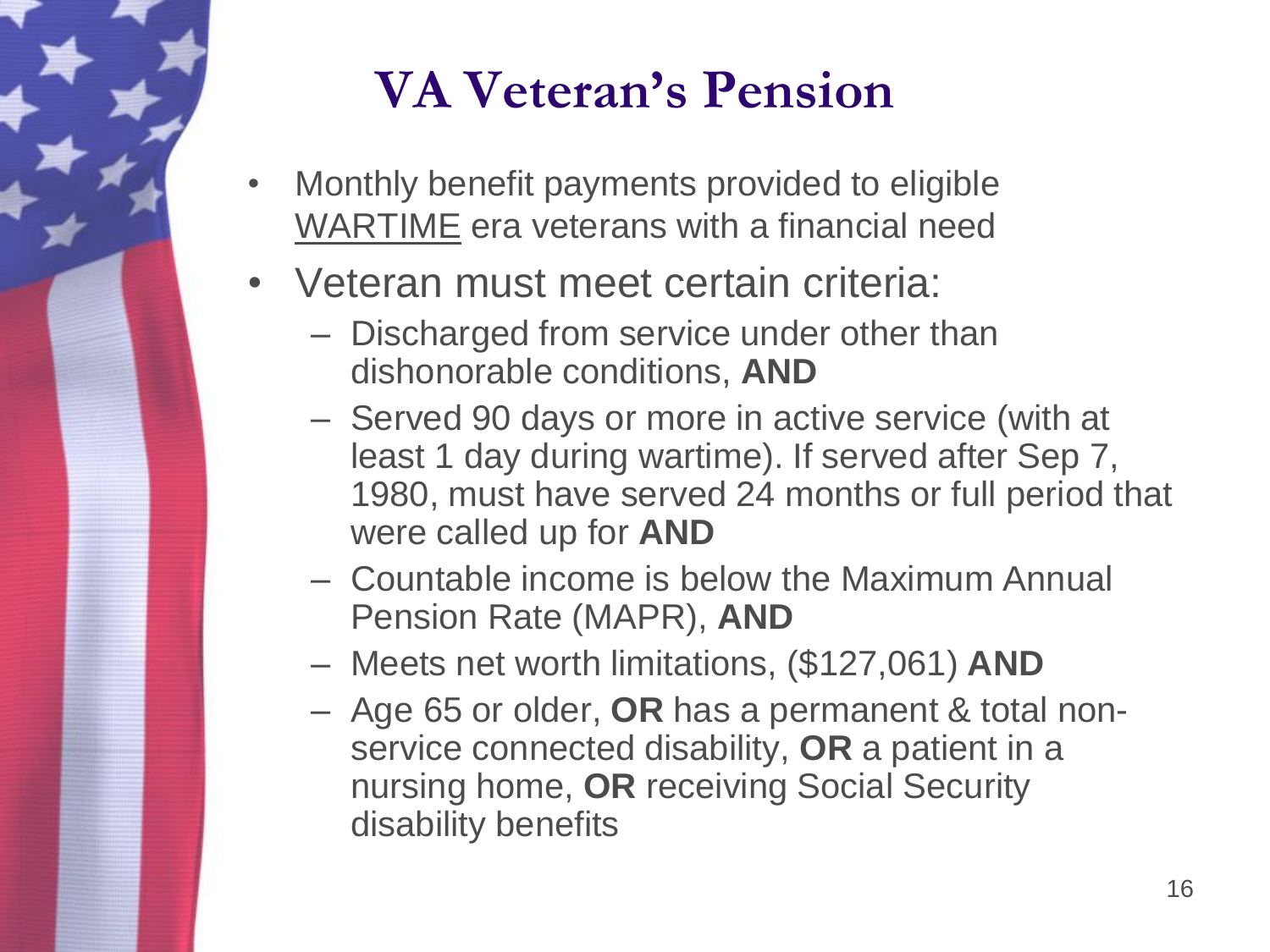### **VA Pension – Wartime Periods World War II**

December 7, 1941, through December 31, 1946 **Korea** 

June 27, 1950, through January 31, 1955

#### **Vietnam Era**

August 5, 1964, through May 7, 1975

Service also counts as wartime if it was performed in the Republic of Vietnam during the period February 28, 1961, through August 4, 1964.

#### **Gulf War**

August 2, 1990, through a date to be set by law or Presidential Proclamation. (ongoing)

IF THE VETERAN DIDN'T SERVE IN A WARTIME PERIOD, THEN THEY (AND DEPENDENTS) ARE NOT ELIGIBLE FOR THE VA PENSION BENEFIT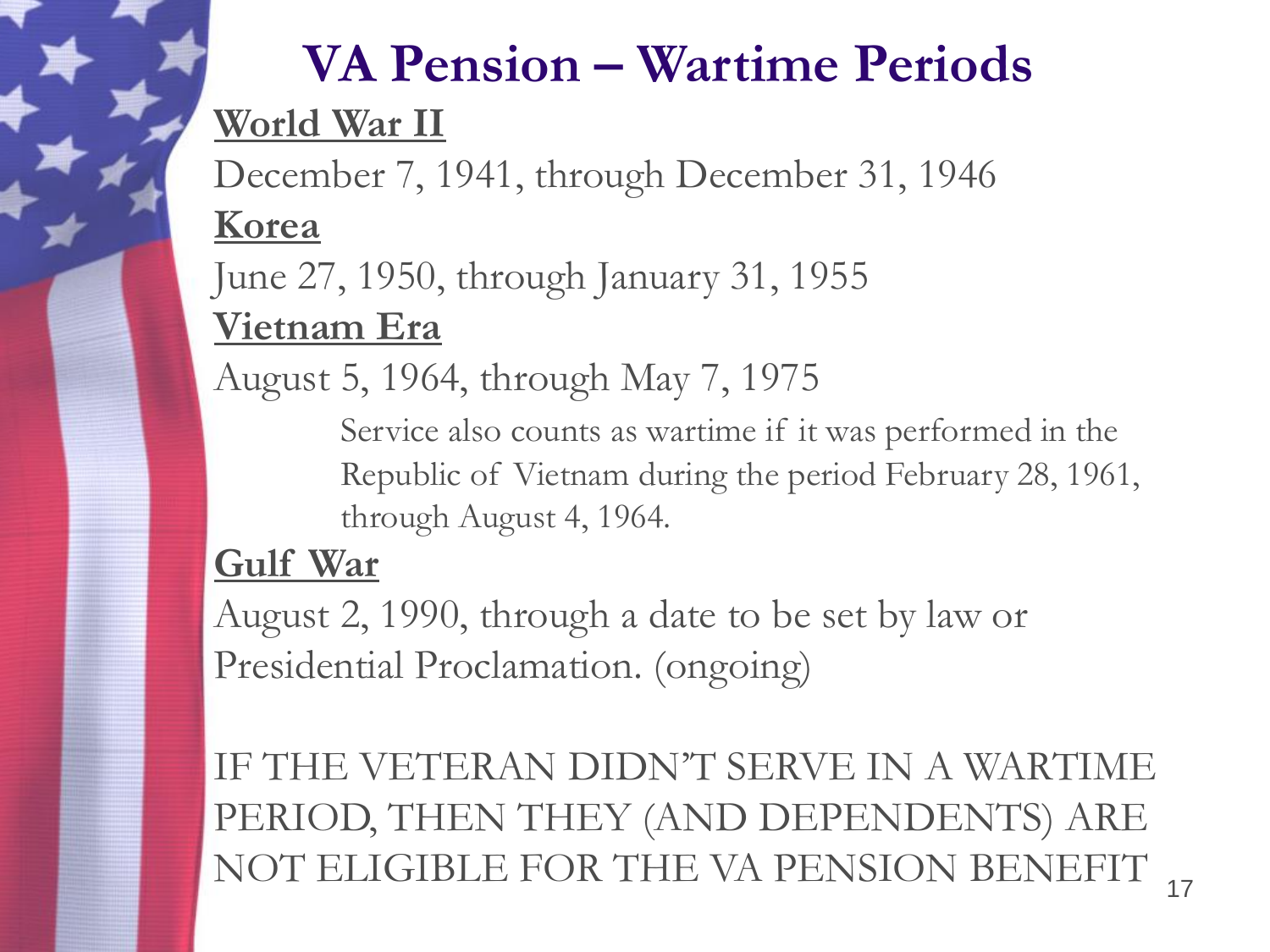## Special Monthly Pension

#### Two types

- Aid & Attendance
	- Require another person's assistance in performing daily living activities OR
	- Bedridden (remain in bed apart from convalescence or treatment)
- Housebound
	- Have single permanent disability at 100% disabling, and are permanently & substantially confined to your immediate premises; OR
	- Have single permanent disability at 100% disabling, and have another disability(ies) independently evaluated at 60% (or more) disabling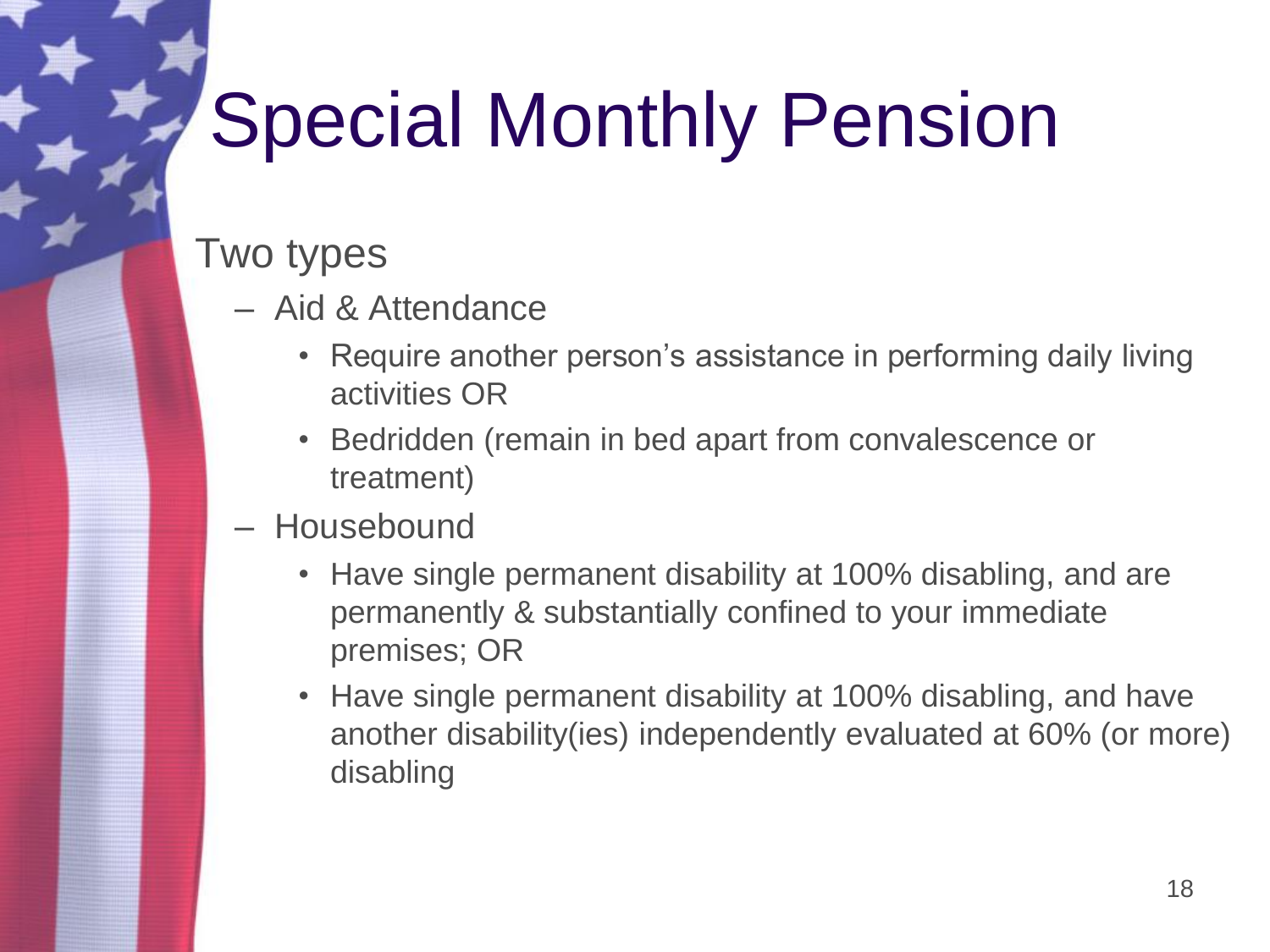### Veteran's Pension-Information Needed

- Personal information
- Service information
- Work history
- Marital status
- Current marital information (only complete if Veteran is currently married)
- Dependent children (only complete if Veteran has dependent children)
- Income verification
- Medical, legal, or other unreimbursed expenses
- Direct deposit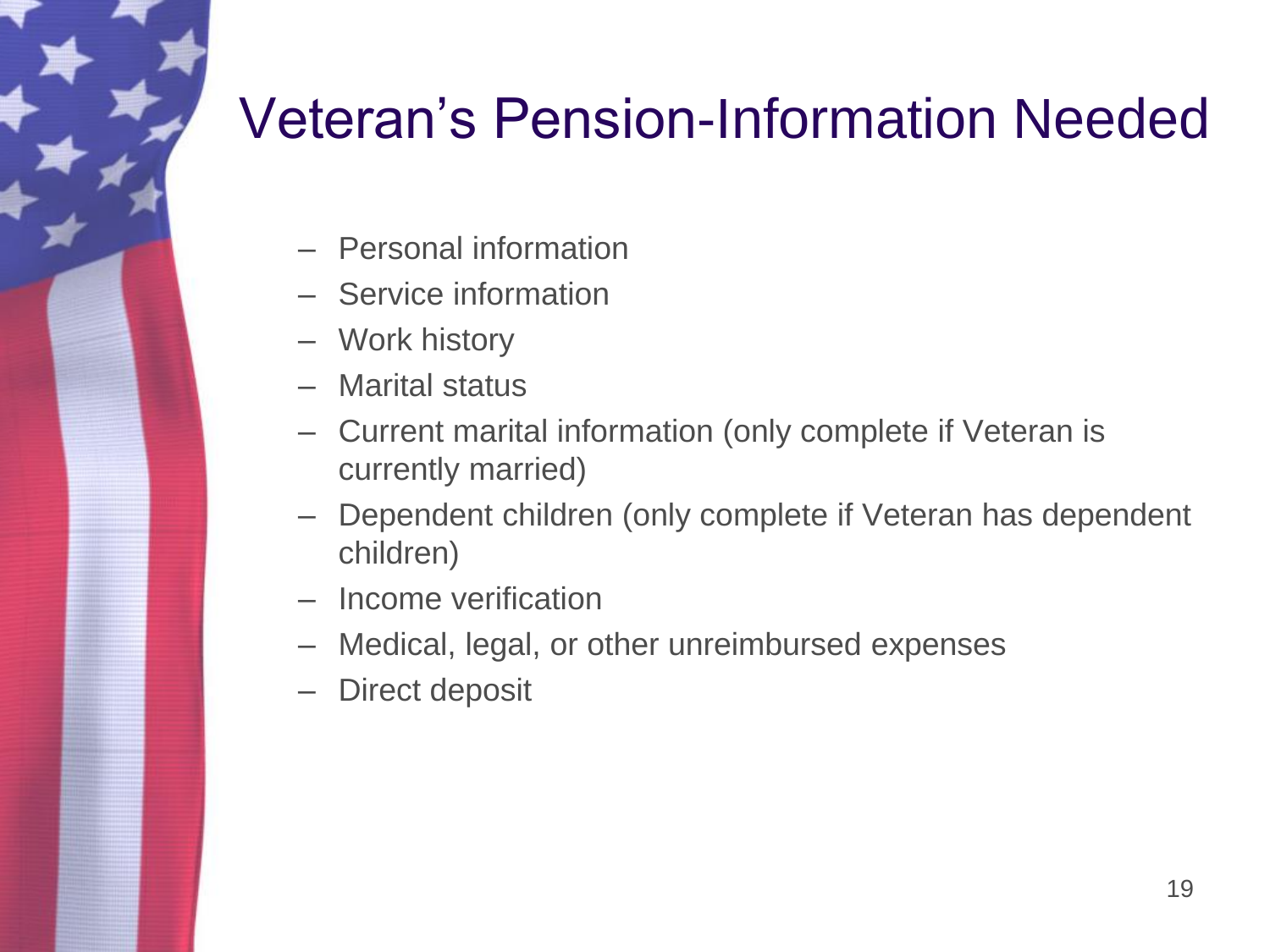### VA Pension - Countable Income

- 
- Gifts and Inheritances of Property or Cash
- Retirement programs
- Interest
- Dividends
- Gains from gambling
- Income Inclusion Income Exclusions
	- Welfare/SSI
	- Work Restoration Programs (VHA)
	- Income Tax Refunds
	- **Chore Services Payments**
	- Loans (including Reverse Mortgages)

### **Net Worth Bright-Line Limit Effective 12/1/2019 is \$129,094**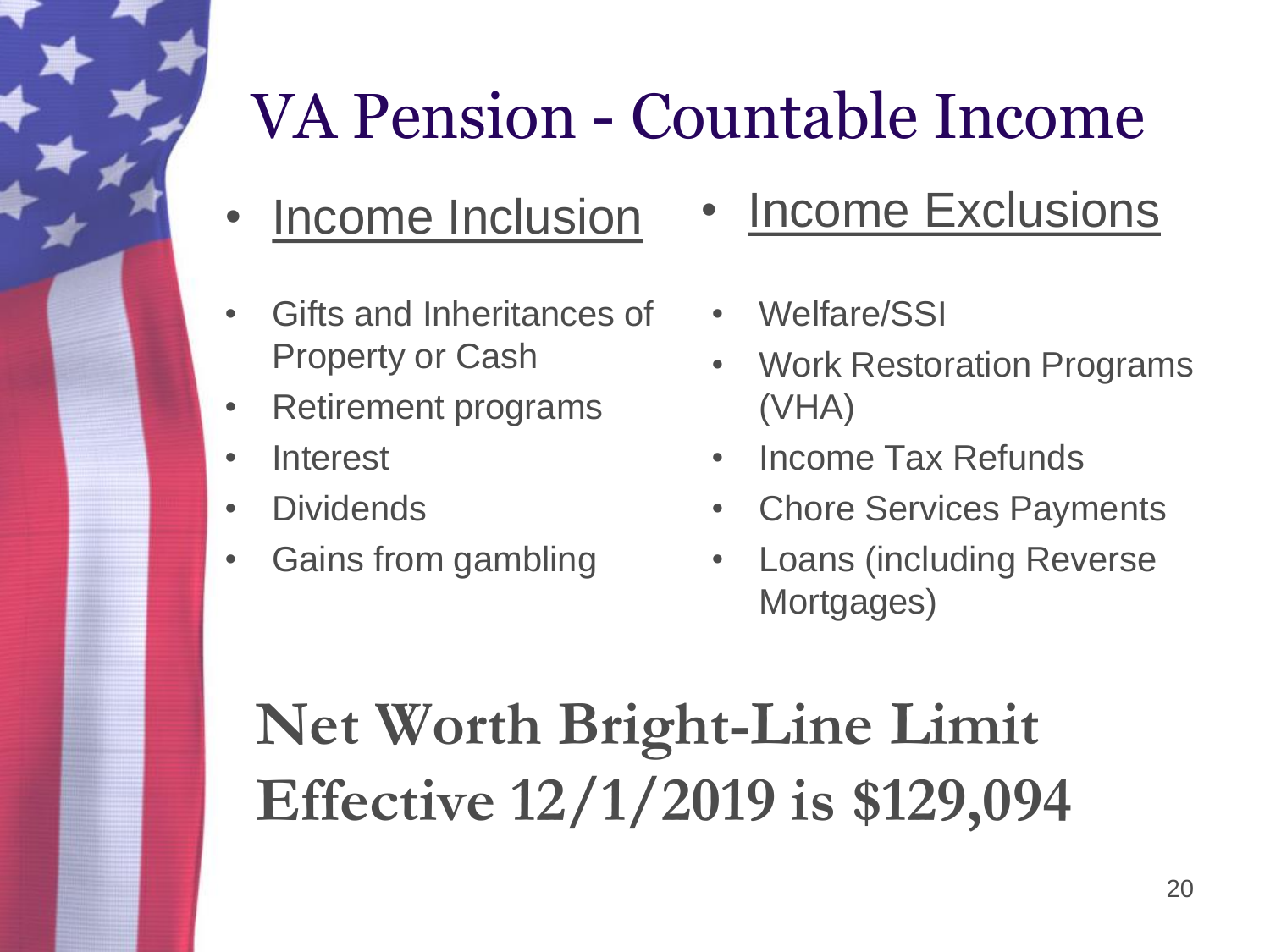

# Surviving Spouse and Dependents Benefits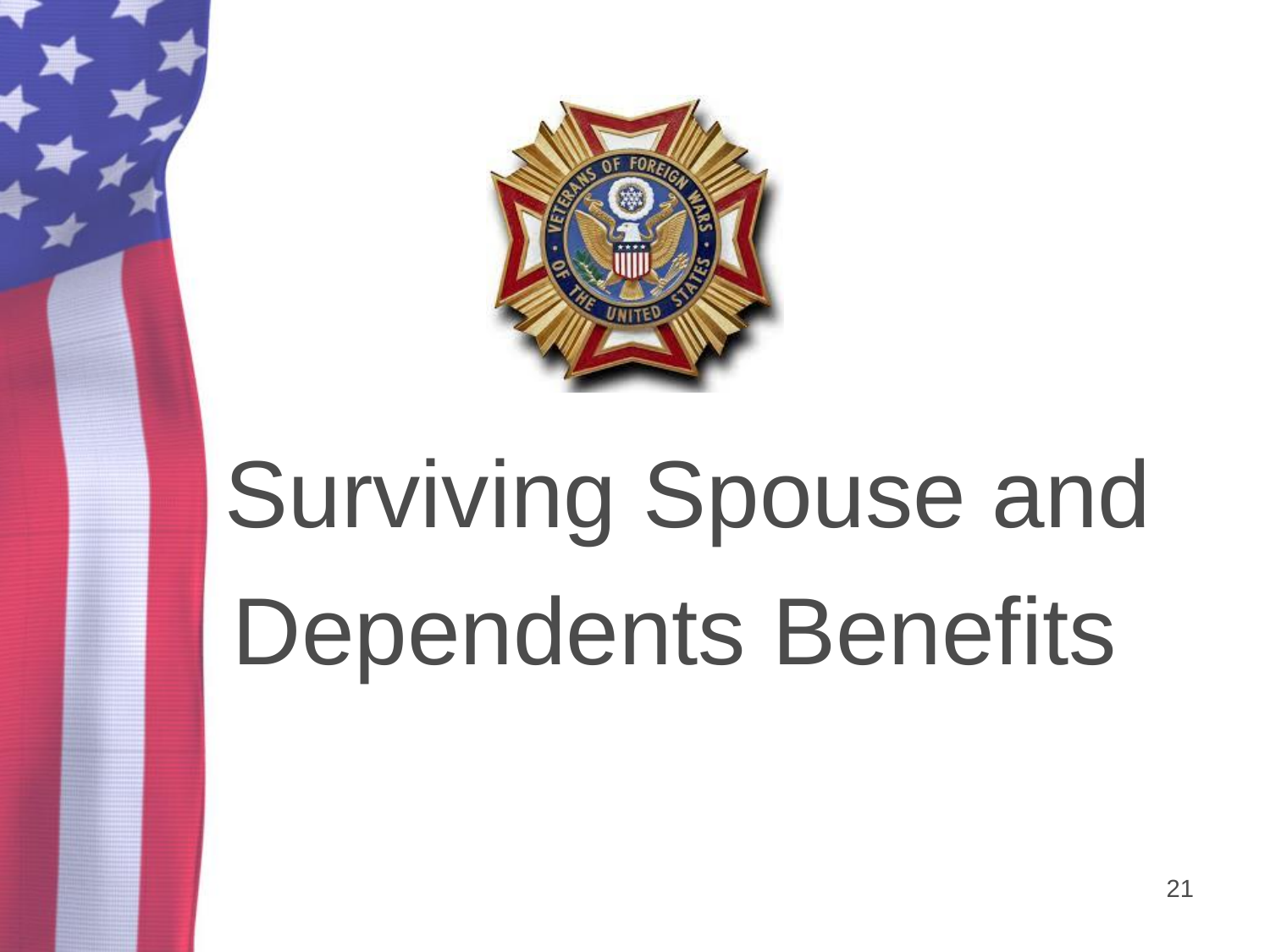## **Eligible Dependents' Claims to VA**

- Eligible Dependents can file two types of claims to the VA (once the Veteran has passed)
	- Dependency Indemnity Compensation
		- Death was **related** to service connected disability or 100% for 10 years or more.
	- Survivor's Pension
		- Income base program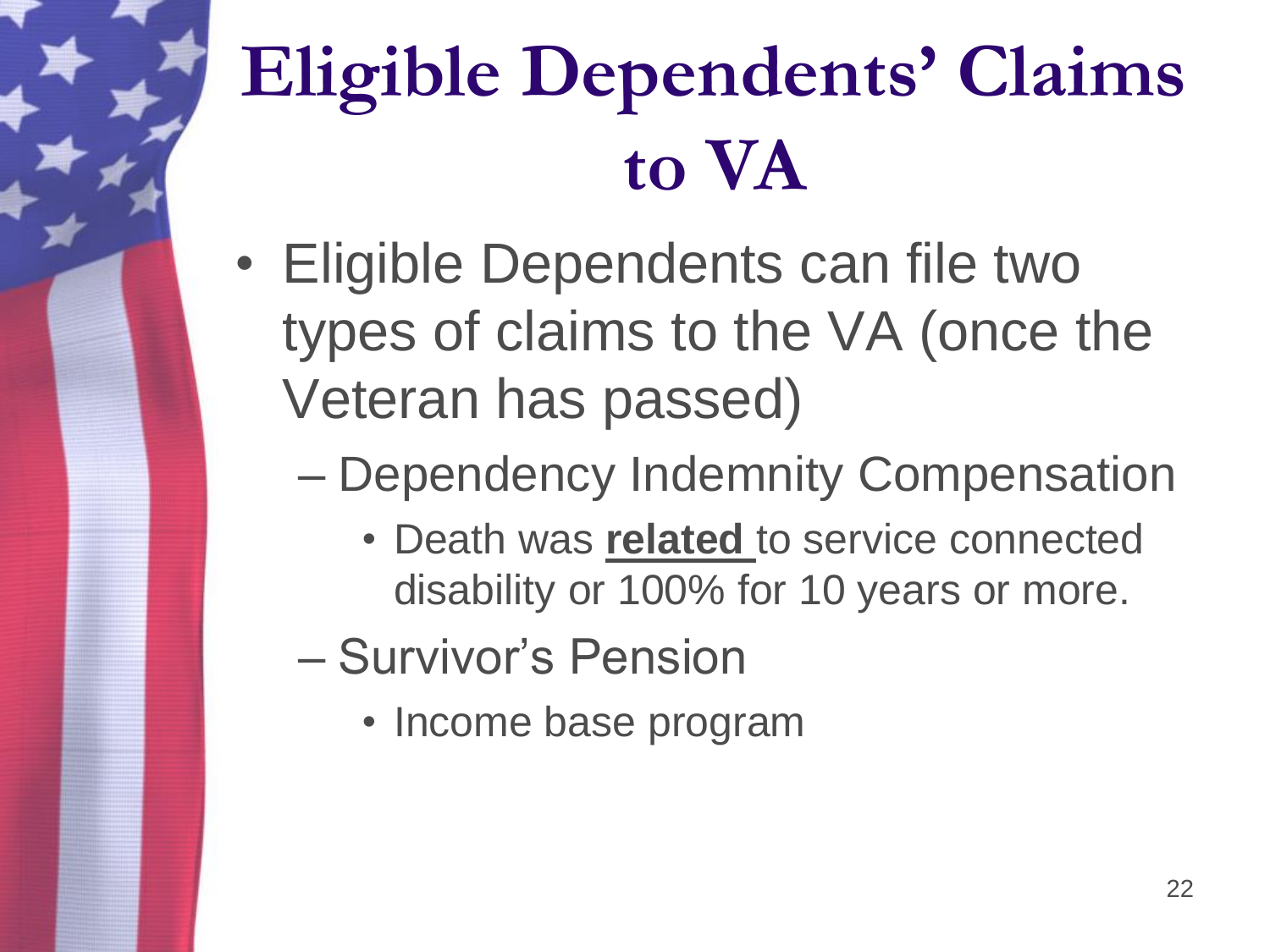### **Dependency and Indemnity Compensation (DIC)**

- DIC is a tax-free monthly payment made to
	- o surviving spouse, child, or parent because of SC death on or after January 1, 1957
	- o or surviving spouse or child because Veteran rated as totally disabled due to SC disability prior to death for a certain length of time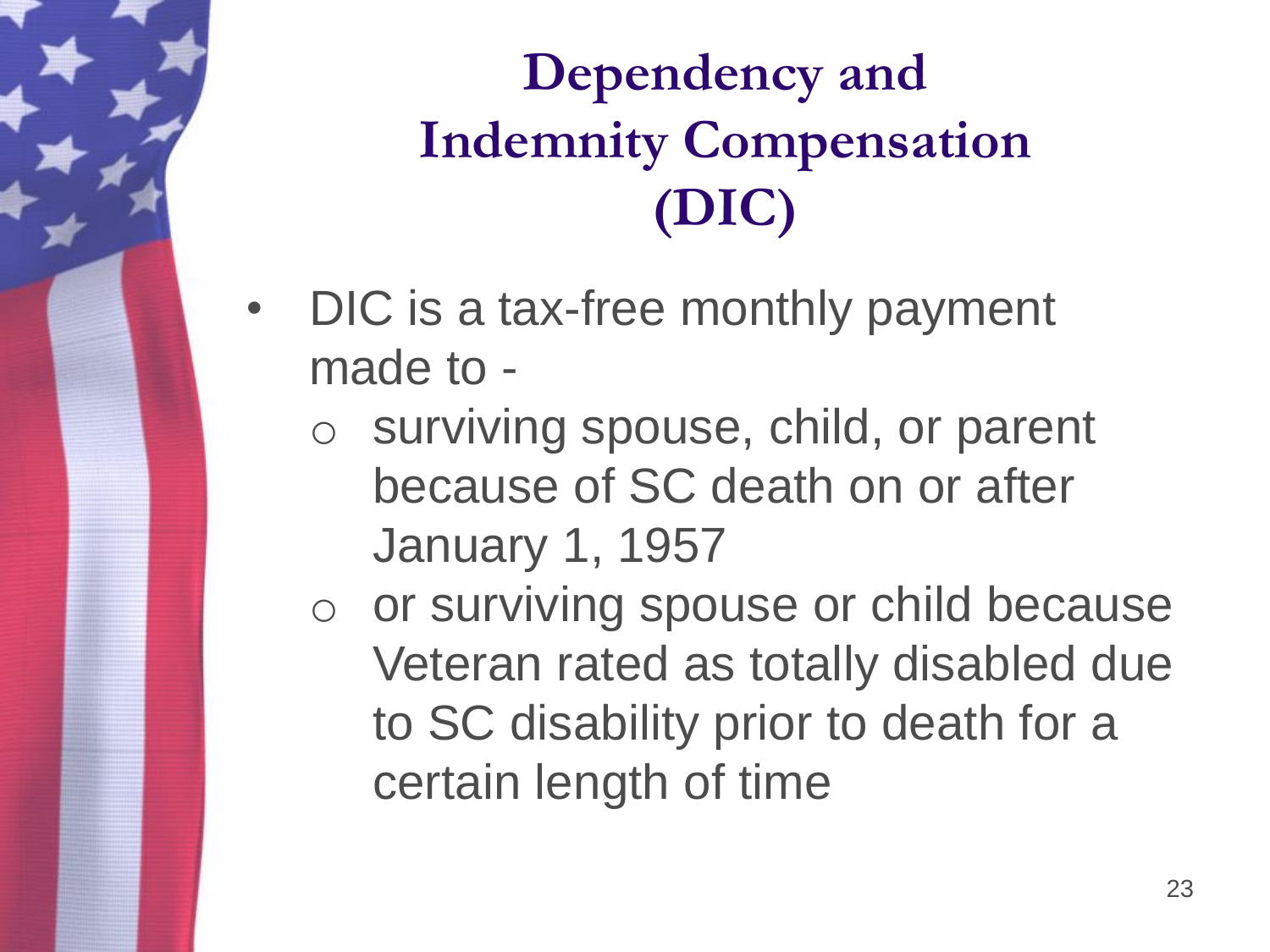### DIC Rates

#### Veteran's Death Was On or After 1/1/1993

#### Effective 12/1/19

| <b>Basic Monthly Rate</b>                     | \$1,340.14   |
|-----------------------------------------------|--------------|
| If rated 100% for 8 years<br>prior to death   | Add \$284.57 |
| For "Each" dependent<br>under 18              | Add \$286.00 |
| If the surviving spouse is<br>entitled to A&A | Add \$332.00 |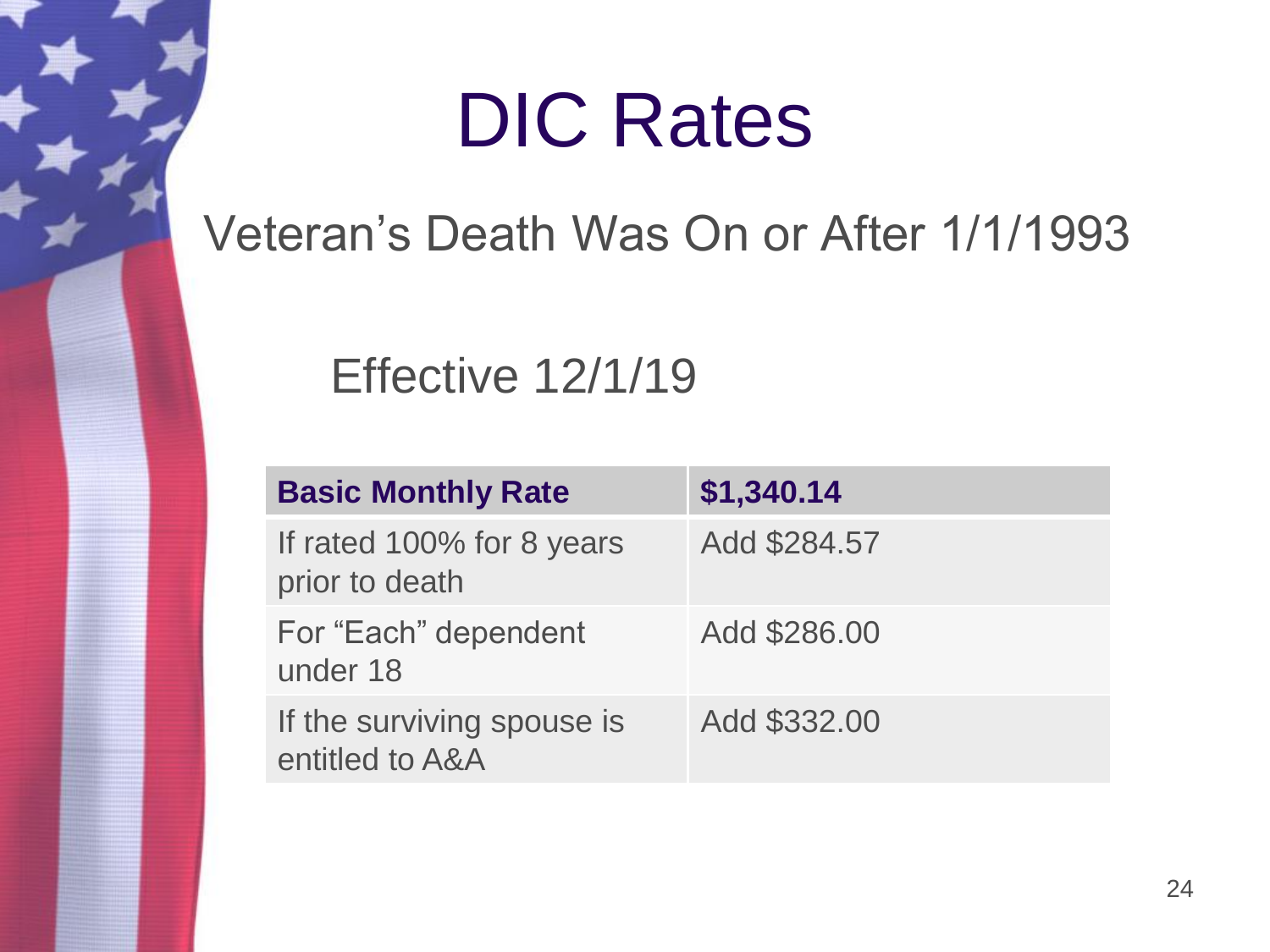

#### **Survivor's Pension**

Survivor's, or Death, Pension is a tax-free monetary benefit payable to low-income, unremarried surviving spouses and unmarried children of a deceased Veteran with wartime service.

Pension is designed to afford the beneficiary a minimum level of security and is not intended to protect substantial assets or build up the value of an estate.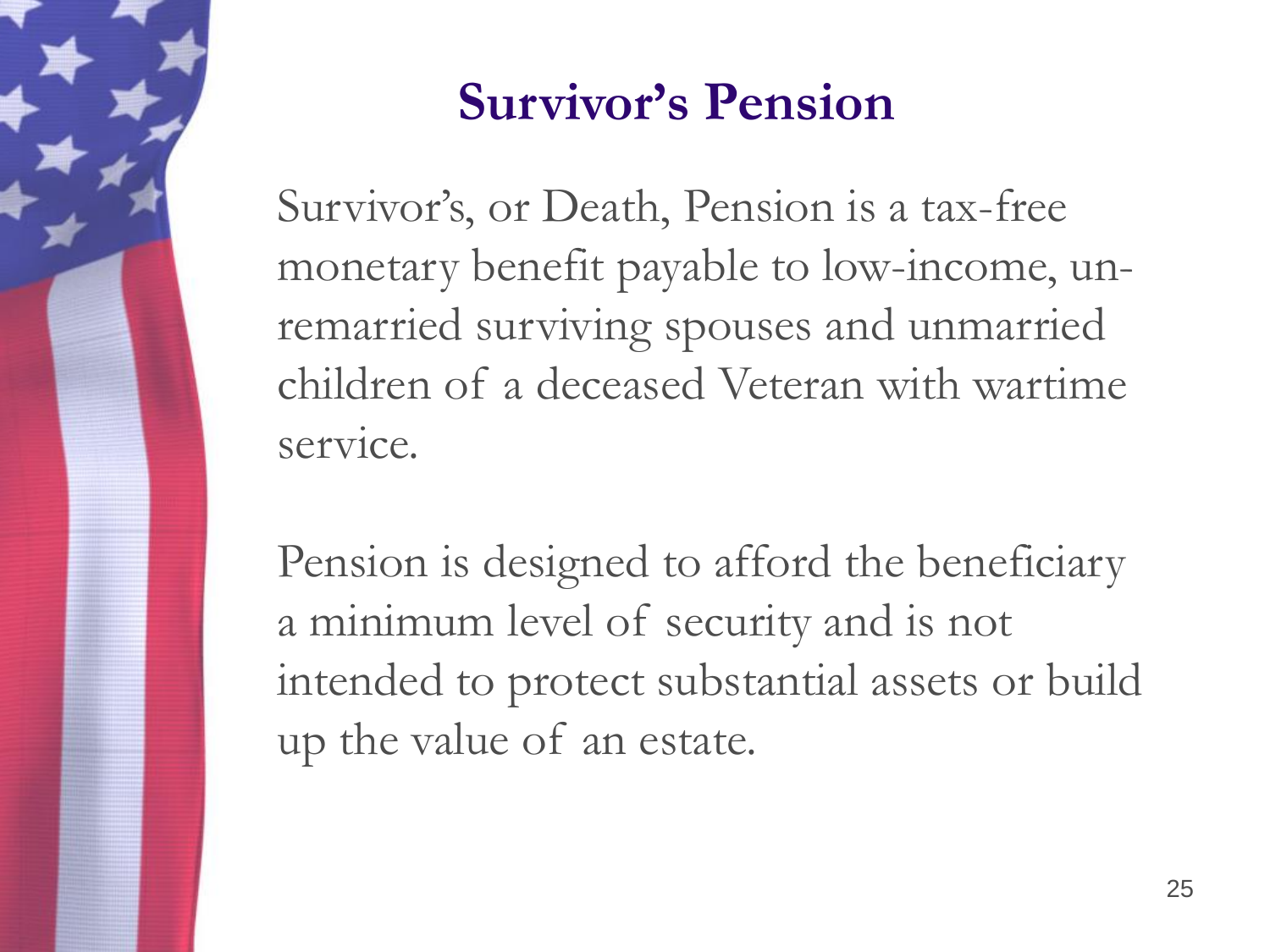### **Survivor's Pension**

#### **Eligibility**

- Veteran of surviving spouse must meet certain criteria:
	- Discharged from service under other than dishonorable conditions, **AND**
	- Served 90 days or more in active service (with at least 1 day during wartime); If served after Sep 7, 1980, must have served 24 months or full period that were called up for
- The surviving spouse must also meet certain criteria:
	- Countable income is below the Maximum Annual Pension Rate (MAPR), **AND**
	- Meets net worth limitations, **AND**
	- Remain UNMARRIED since the Veteran's death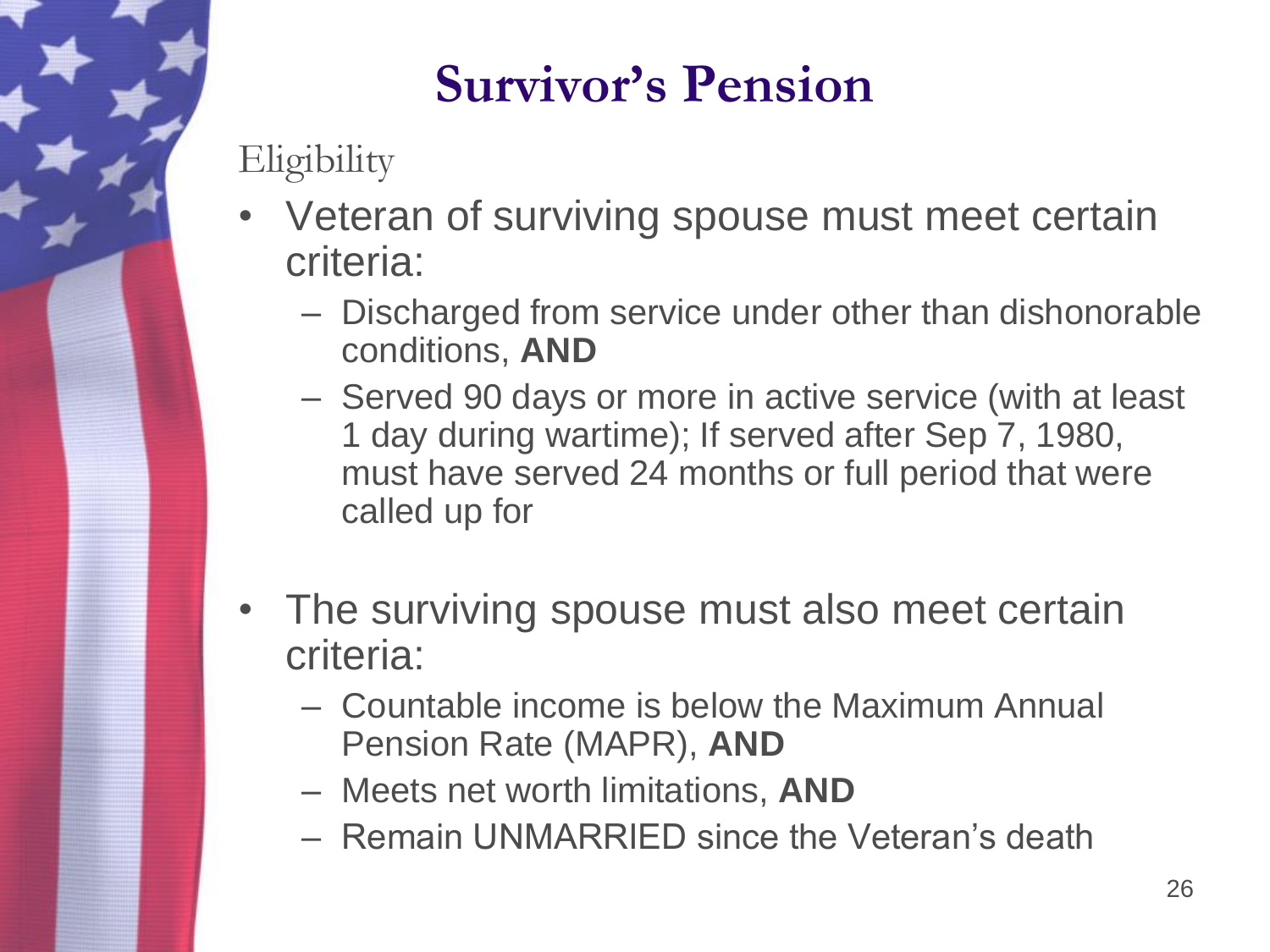# Survivor's Pension Maximum Annual Pension Rate (MAPR)

### Rate as of 12/1/2019

| <b>Situation</b>                                 | <b>Annual</b> | <b>Monthly</b> |
|--------------------------------------------------|---------------|----------------|
| <b>Surviving Spouse alone</b><br>(no dependents) | \$9,224       | \$768.67       |
| <b>Surviving Spouse with</b><br>one dependent    | \$12,072      | \$1,006.00     |
| Housebound w/o<br>dependents                     | \$11,273      | \$939.41       |
| Housebound w/one<br>dependent                    | \$14,116      | \$1167.16      |
| A&A w/o dependents                               | \$14,742      | \$12,228.50    |
| A&A w/dependents                                 | \$17,586      | \$1,465.50     |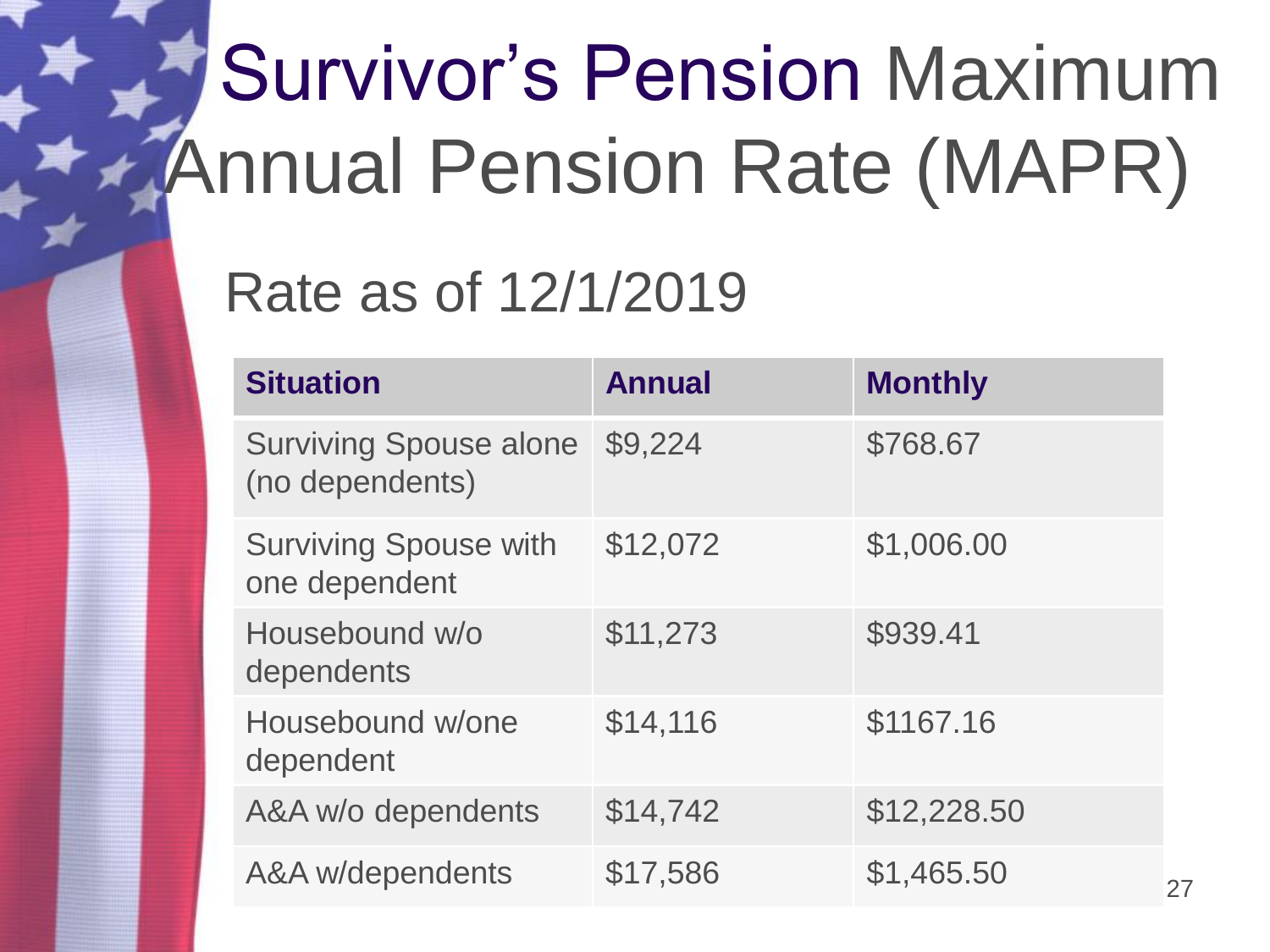

# Appeals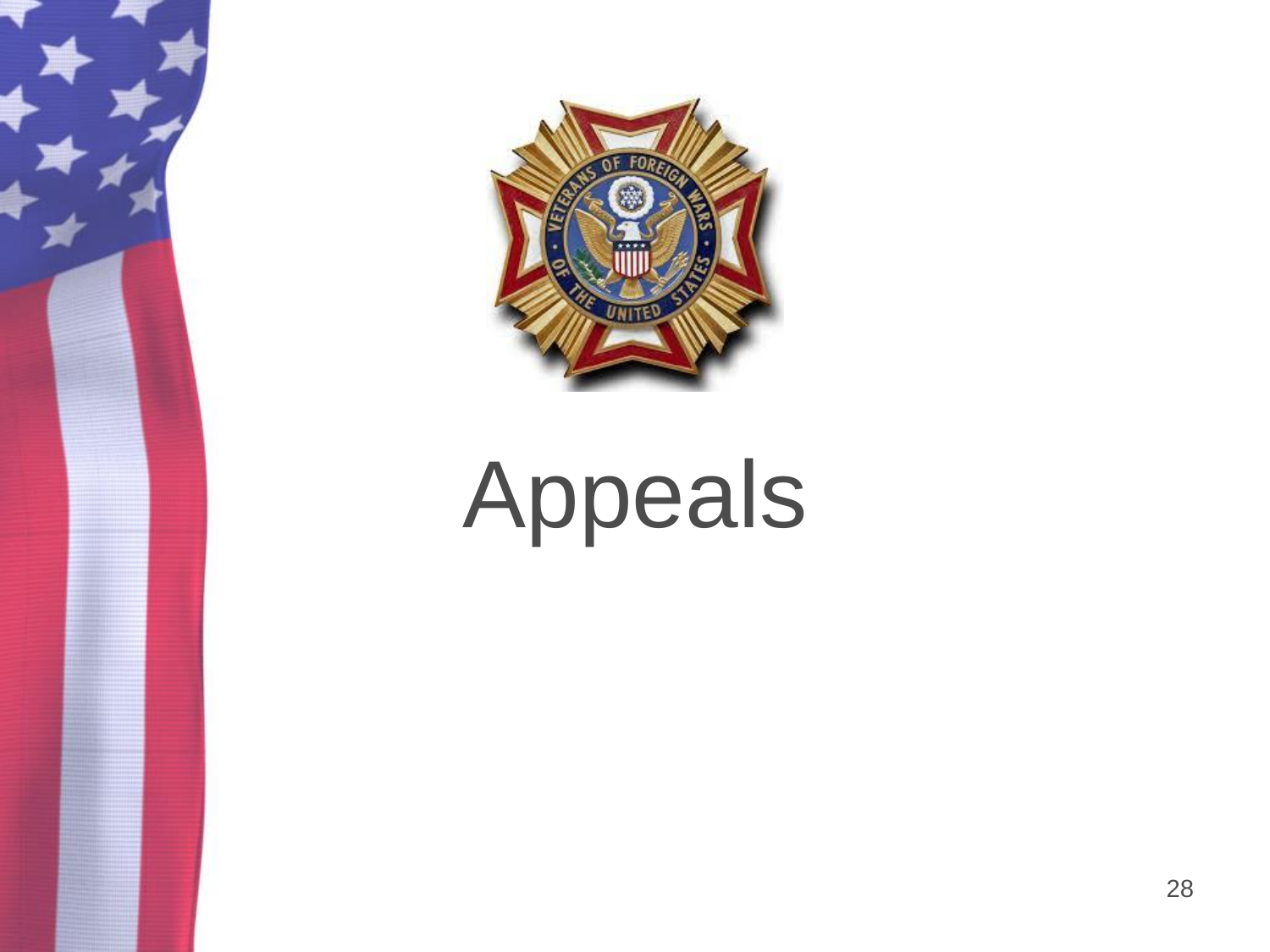## **Review Option**

- Supplemental Claim
	- Submit New and Relevant Evidence
- Higher-Level Review
	- DROC will review decision, possible informal conference
- Board of Veterans Appeals (BVA)
	- Request a hearing or review when submitting VA Form 10182
- US Court of Appeals for Veterans Claims
	- We cannot represent claimants before the US CAVC
	- Must be received NLT 120 days after the board mailed the notice of the decision 29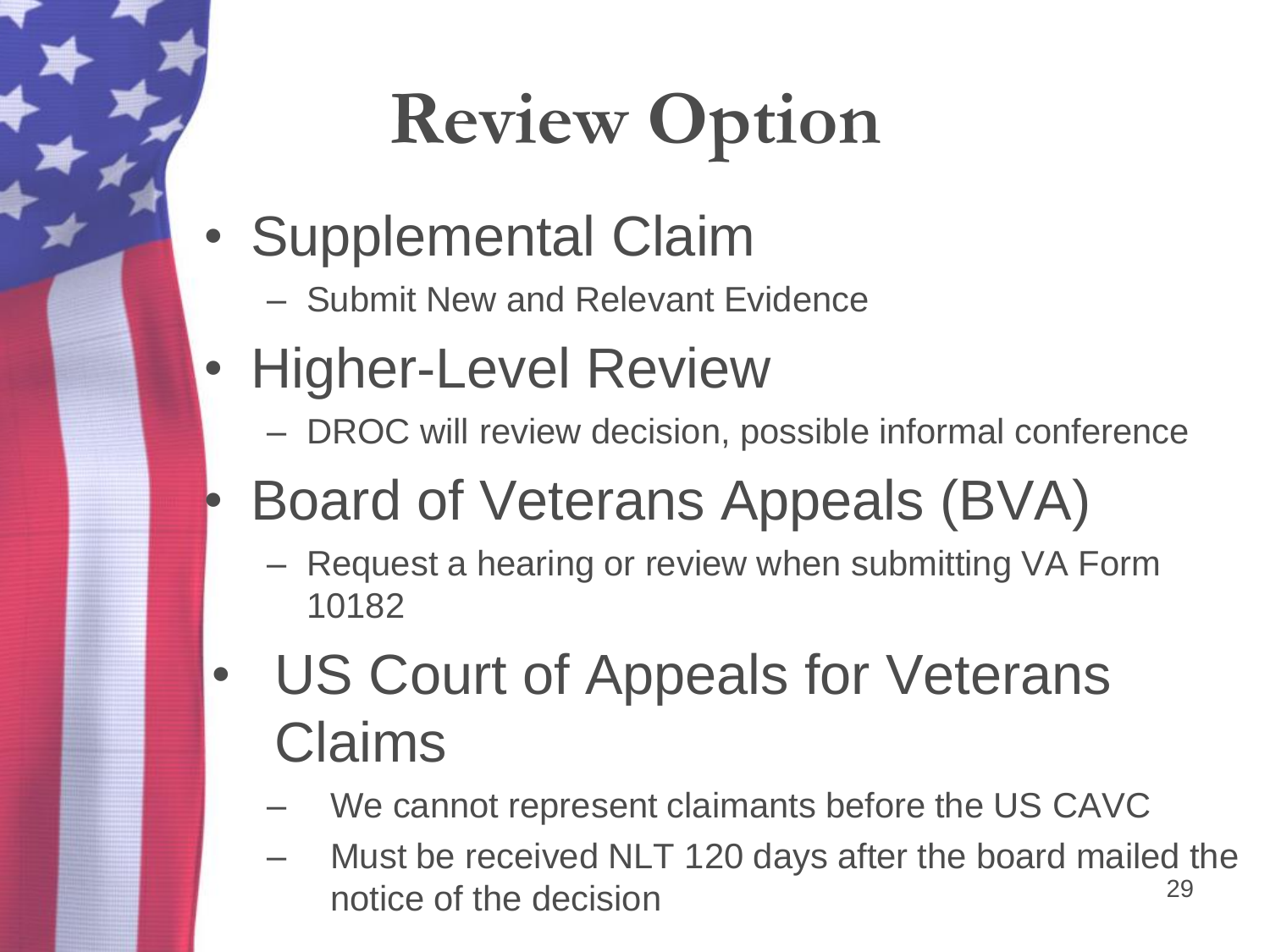

# Burial Benefits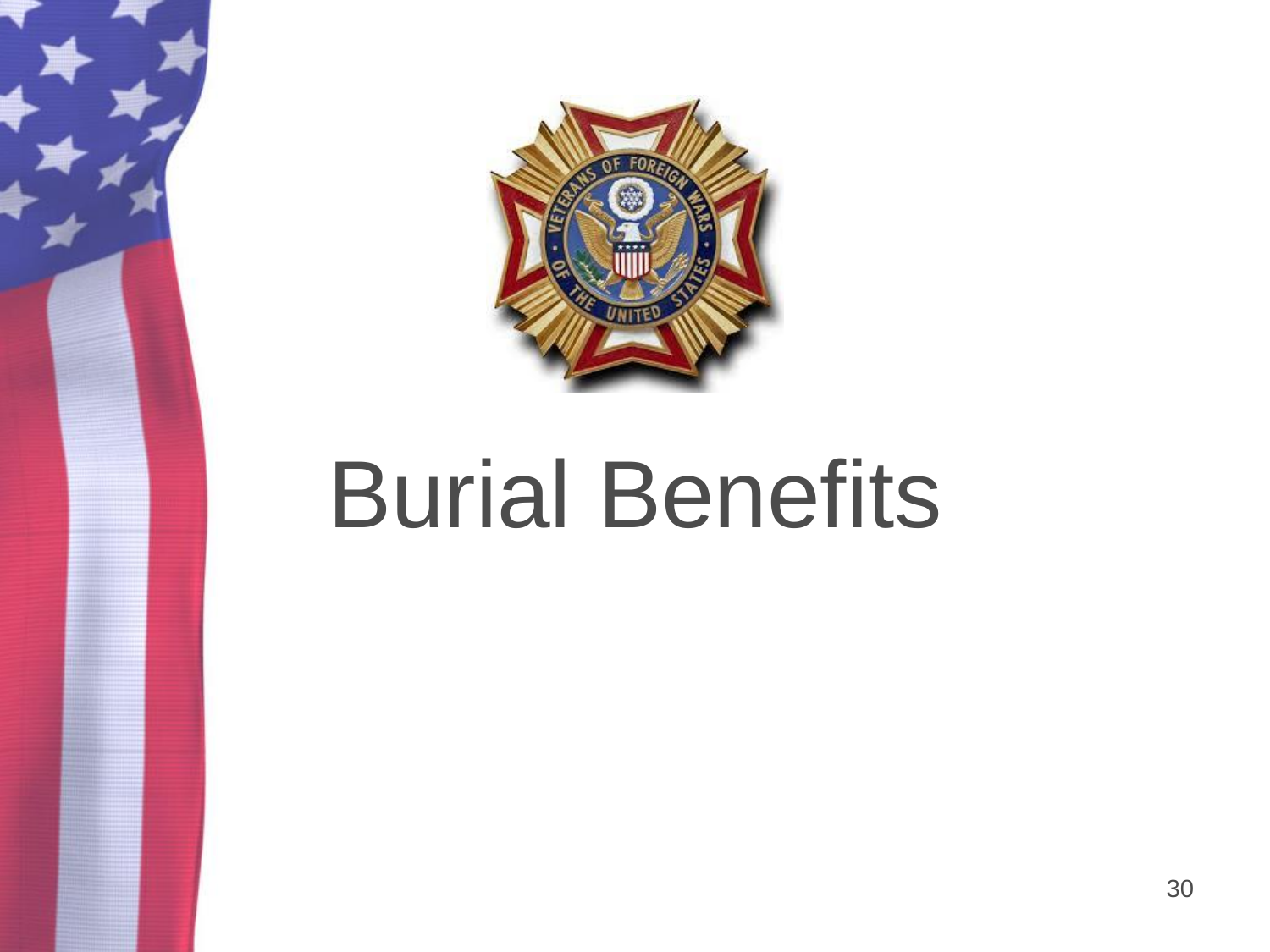### **Burial Benefits**

#### **FSH National Cemetery**

- **Other than dishonorable discharge**
- **Submit for "pre-need burial eligibility"**
- **Acres 154.7**
- **Established 1926**
- **Currently over 144,000 internments**
- **About 1,250 per acre X 2 = 2,500**
- **Family members – YES**
- **Cremations – YES**
- **Ceremony**

### **State Cemetery**

- **Operated by state grant programs (i.e., Texas State Cemetery, Austin, TX)**
- **Same criteria for remains as federal**
- **State is paid up to \$700 Plot Allowance for Veterans** <sup>31</sup>

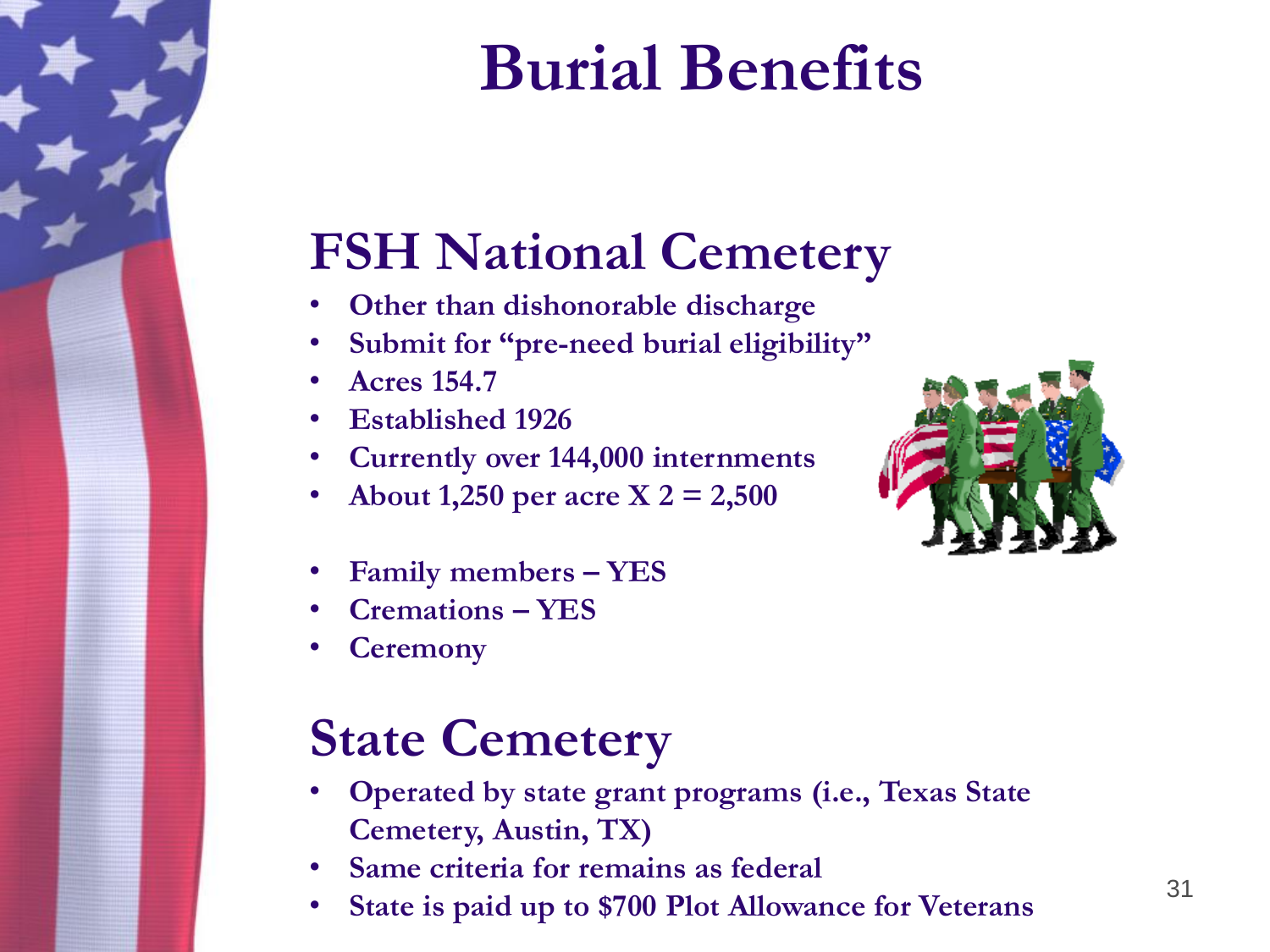

# Federal Education **Benefits**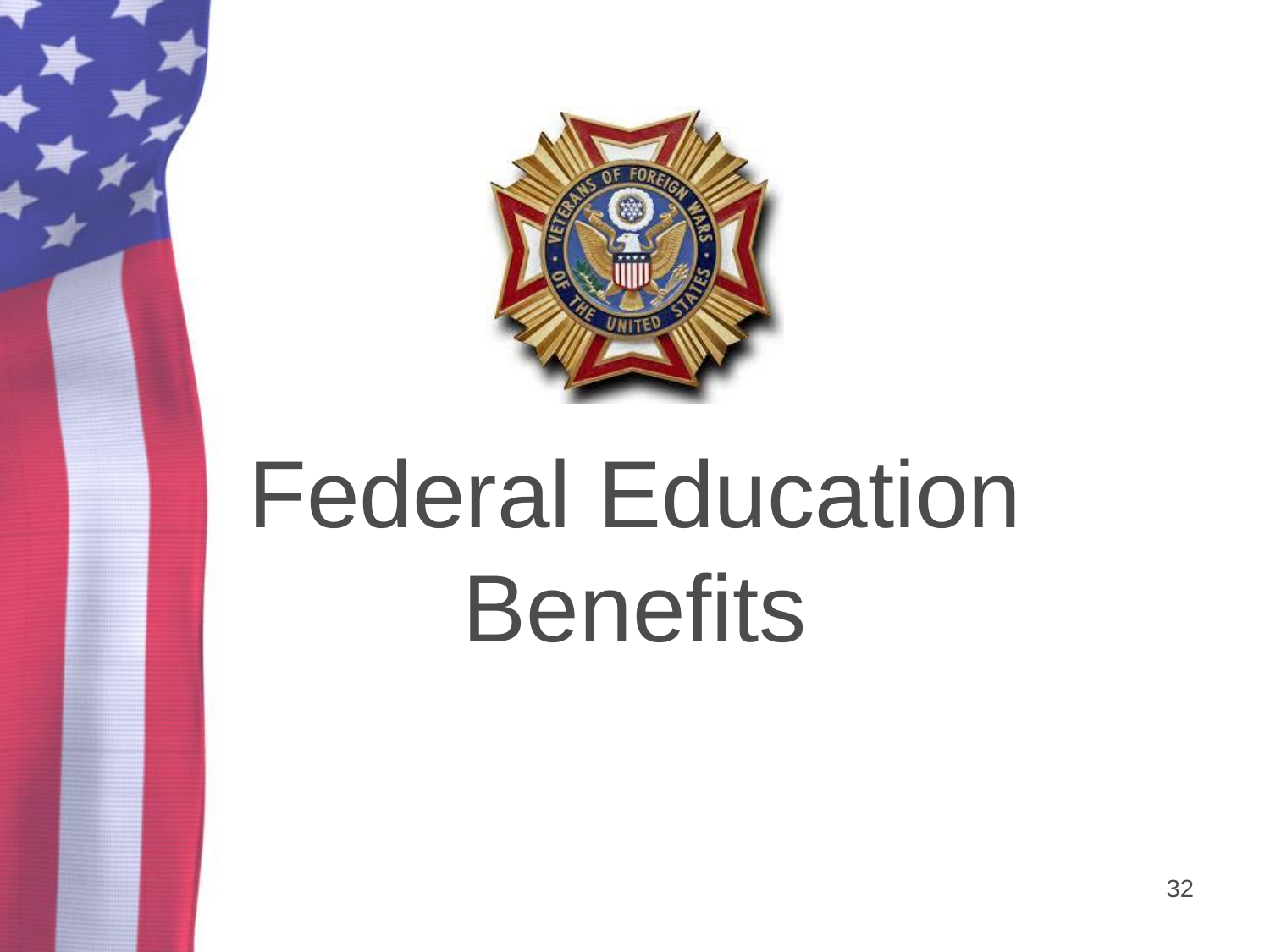### **Federal Education**

- **Montgomery GI Bill (CH 30)**
- **Vocational Rehab (CH 31)**
- **Post-9/11 (CH 33)**
	- **90 Days 6 Mo =**  $40\%$
	- **18 Mo 24 Mo =**  $70\%$
	- $36 \text{ Mo} \text{More } = 100\%$ 
		- **(Forever GI Bill) If separated after 1/1/13**



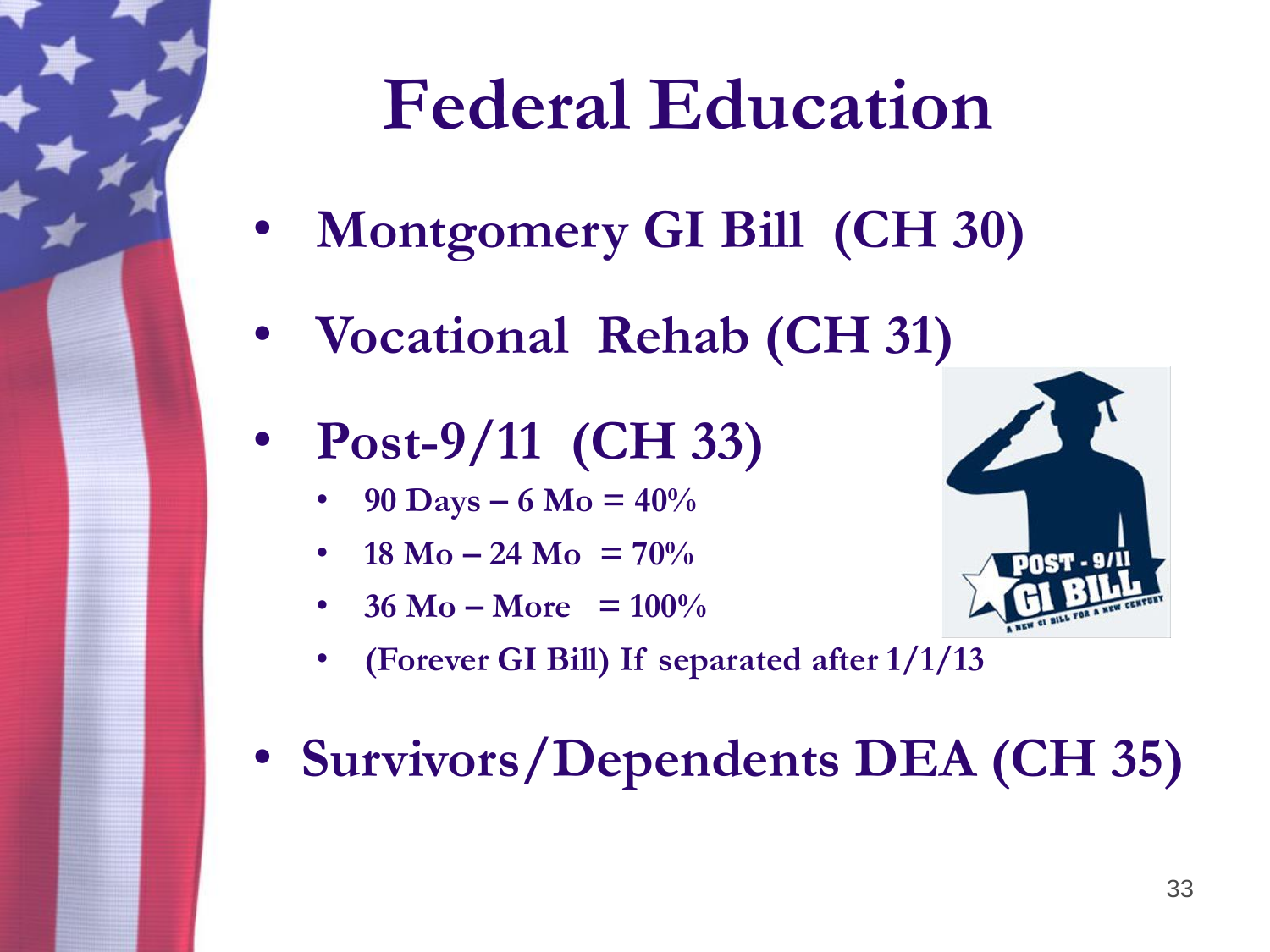

# State of Texas Veterans Benefits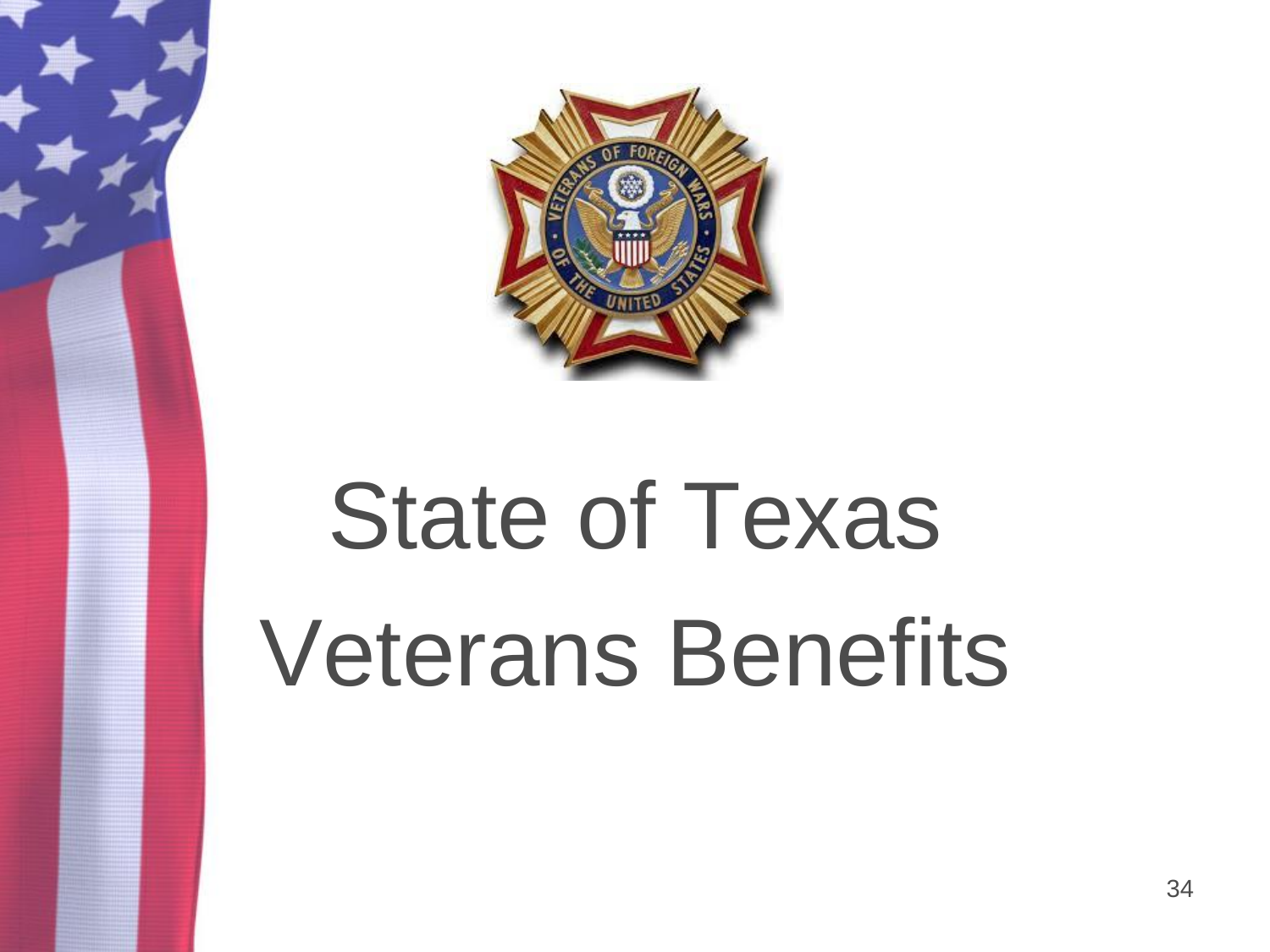## State Benefits

- **Property Tax Exemption**
- Education (Hazlewood)
- State Cemeteries
- State Veterans Homes (Houston, TX)
- Home & Land Loans
- Hunting and Fishing Licenses (Disabled- 50%)
- Free State Park Admissions (Disabled- 60%)
- Free Drivers License (Disabled- 60%)
- Specialty and Disabled Veteran License Plates
- Veterans' Preference for State Agencies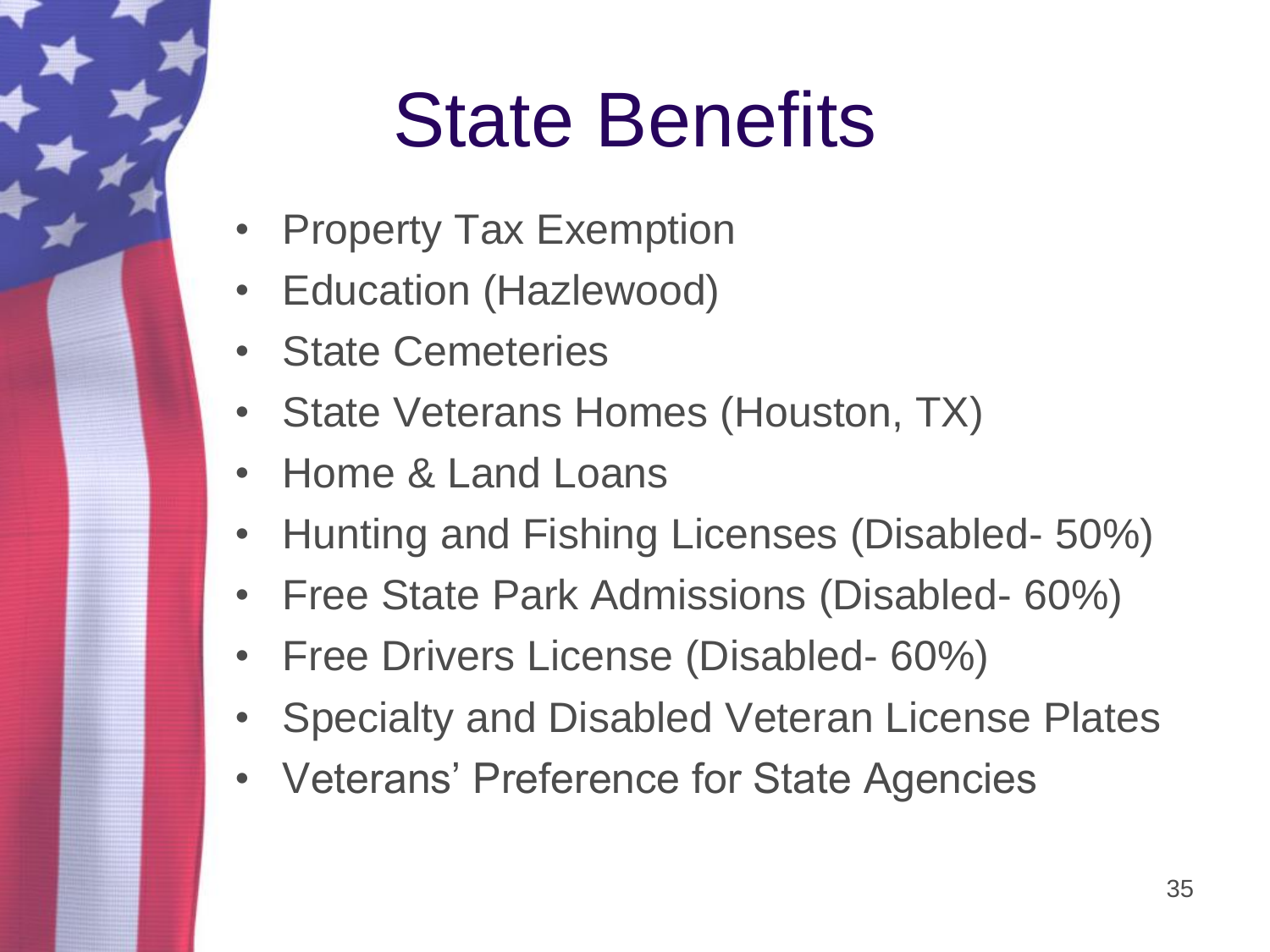### **State Education Benefits**

#### **Hazelwood Act Educational Benefit**

- **Texas Resident upon entry into the military**
- **Honorable or General under honorable conditions**
- **Not in default of federal loans or loans guaranteed by the state**
- **150 Hours of State School's Education**

#### **Hazelwood Legacy Program**

- **Transferable to dependent children ONLY**
- **In-state Funded Schools Only**

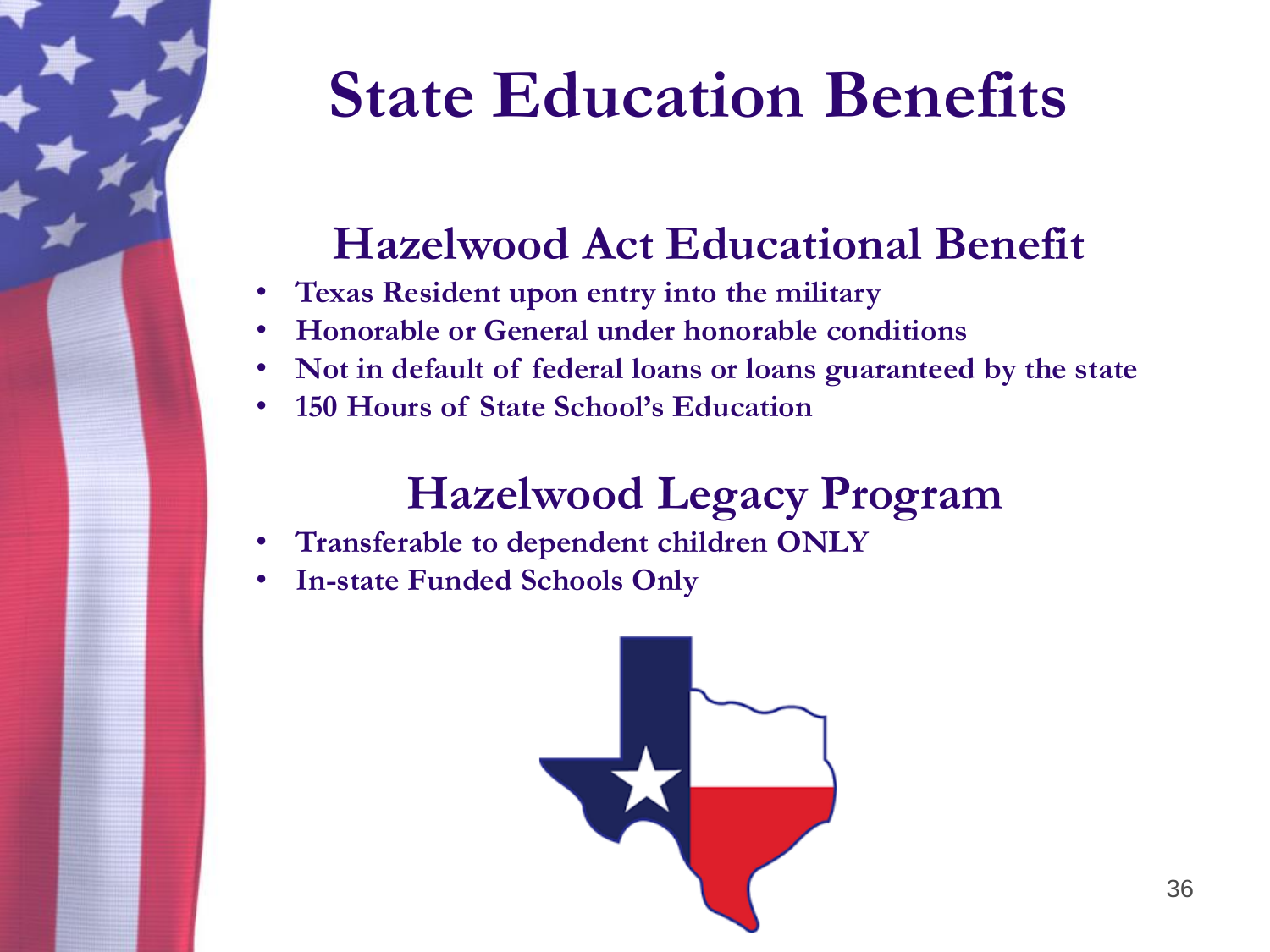

#### **Land Board Programs**

- **Below market interest rates**
- **Land Loans: 125K 1 acre minimum 30 yr. fixed Min. 5% down**
- **Home Loans: Up to 417K New Construction/Energy Star**
- **Disabled Vets = 50 basis points or one half of 1% discount on interest rate**
- **Home Improvement: Up to 25K for 20 yrs. - - - 10K for 10 Years**
- **\$0 Down**

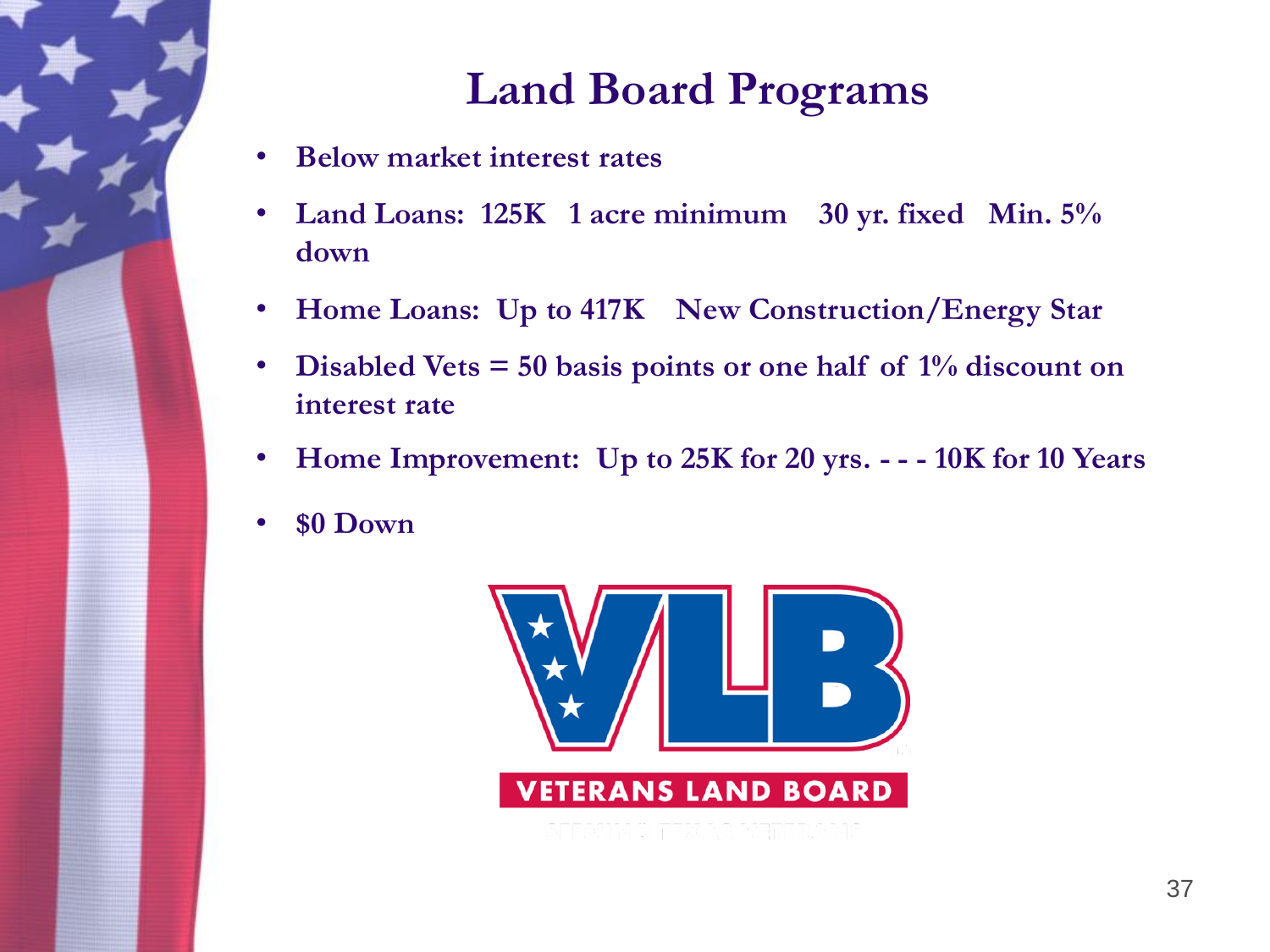#### **Summary**

• **Thank you for your service**

• **Know your benefits and ways to attain them**

• **Be active and assist your fellow Veterans**